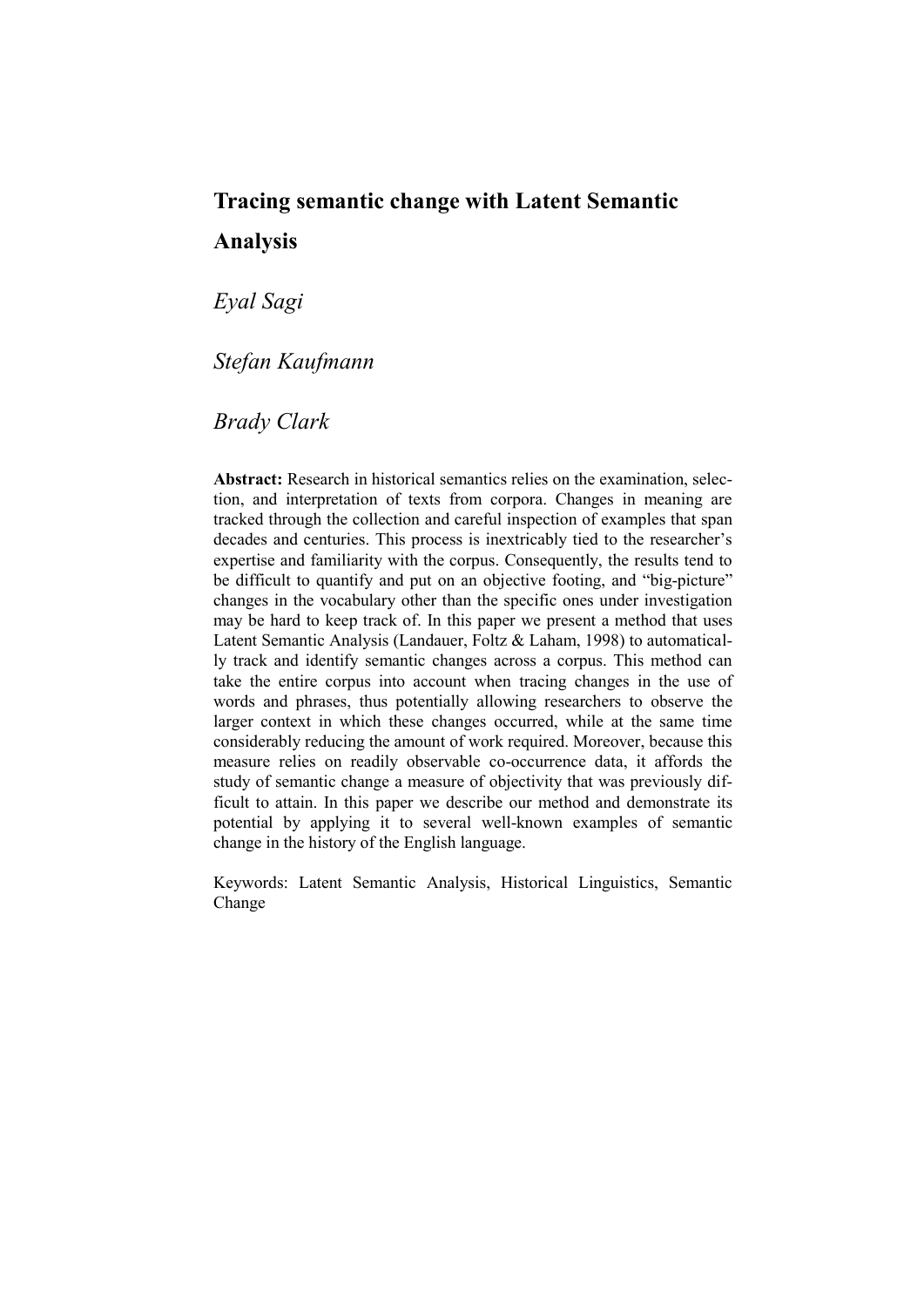# 1 **Introduction**

The widespread availability of affordable and powerful computational machinery for the storage, manipulation and analysis of large data sets has had a profound methodological impact on virtually every area of scholarly inquiry. Historical linguistics is no exception to this trend. This is not surprising inasmuch as the diachronic study of language has always relied on the analysis of large amounts of text. But it is an exciting development nonetheless because the new computational tools open up methodological possibilities that were hitherto unavailable. We see three major ways in which research in historical linguistics has already been affected and will continue to be transformed by data-driven computational methods. First, they provide an *objective* means to make observations and test hypotheses in a way that does not depend on the researcher"s intuitive judgment. Second, phenomena which manifest themselves as statistical trends in large corpora can be observed and quantified *precisely* and *efficiently* without enormous investments in manpower. Third, these methods have the potential to help *detect* interesting trends in the data based on large-scale observations on the entire corpus.

To be sure, computational methods have only just begun to have an impact in historical linguistics. At this point, most work in the area is exploratory, testing and refining methods rather than putting them to work to produce new findings. This is also true for the work described in the present paper. Our goal is to demonstrate how an existing method which has enjoyed great success in such areas as natural-language processing and psychology can be used to automate and enhance certain aspects of research in historical semantics. This method is known as *Latent Semantic Analysis*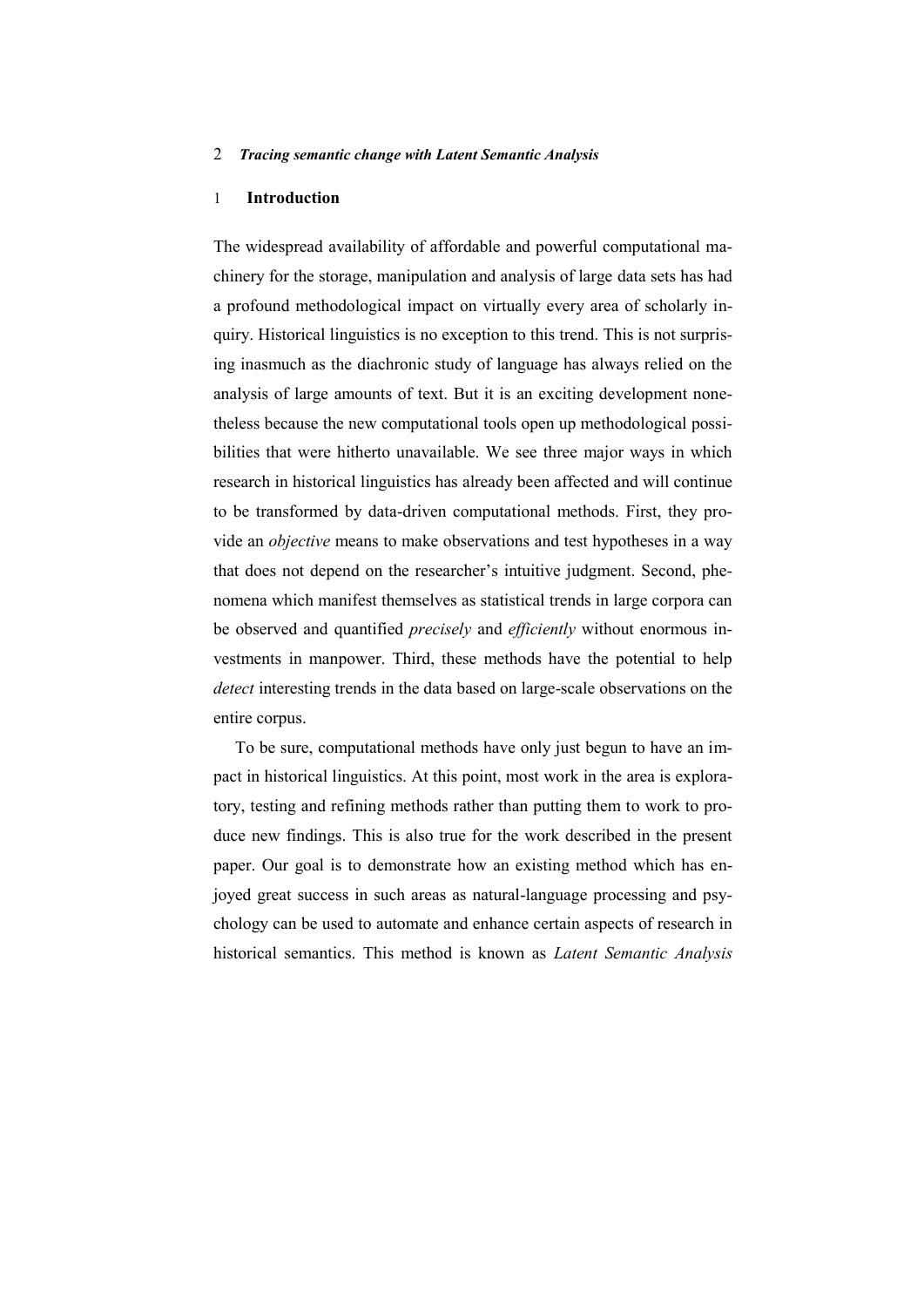(LSA). Although linguists would scarcely recognize it as "semantic analysis" in the familiar sense, we use the term here because of its wide currency in the fields in which it was first applied. The details of the method are described in the next section. Here we give a cursory overview of the main ideas and the motivation underlying our application of it.

Our main interest is in *semantic change*, specifically the shifts in lexical meaning undergone by words<sup>1</sup> in the history of English. Well-known examples of such shifts include the grammaticalization and attendant semantic "bleaching" of the verb *do,* and the broadening or narrowing of the senses of common nouns like *dog* and *deer*. More details on these changes are given below.

Semantic change is an area in which computational methods face specific challenges due to the nature of the data. Texts generally carry few overt hints as to the denotations of the words that constitute them. While changes in morphosyntactic properties (as in grammaticalization) may be observable as differences in the range of grammatical constructions in which a given word occurs, shifts in denotation that are not accompanied by syntactic change (as in broadening or narrowing) manifest themselves in less tangible ways. Add to this the problem that speakers of earlier varieties of English cannot be consulted, and it becomes rather mysterious just how human researchers themselves recognize and track such changes with any confidence, let alone how computers might be fruitfully employed in carrying out the task.

To define the problem in such a way that it can be operationalized, we start from the assumption that intuitive notions like "breadth" or "narrow-

<u>.</u>

<sup>&</sup>lt;sup>1</sup> Throughout this paper, we use the term "word" to refer to word types, and "token" or "occurrence" for word tokens.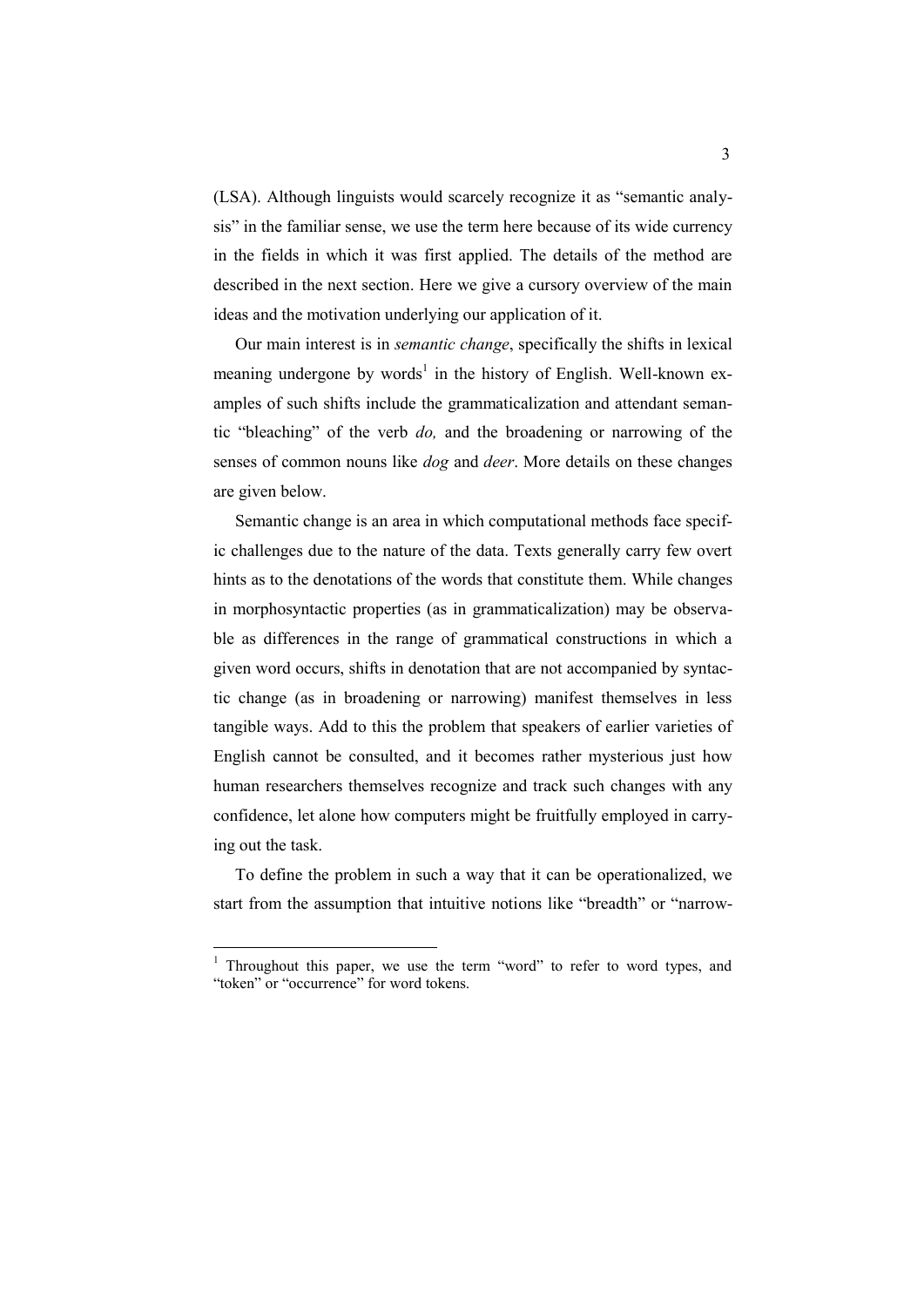ness" of a word"s denotation are related to the range of topics in whose discussion that word may occur.<sup>2</sup> Of course, topics are themselves not directly observable, but here we can rely on long-standing and wellestablished research on the relationship between the topic of a passage of text and the words that constitute it (e.g., Firth,  $1957$ ).<sup>3</sup> Thus what we actually observe is the range of *contexts* in which the word occurs, where by "context" we mean quite literally the text surrounding its individual occurrences. 4

As we describe in more detail below, our method provides a measure of distance or (dis-)similarity between the various occurrences (tokens) of a given word (type). This measure is derived from large-scale observations on the co-occurrence patterns of the vocabulary in a corpus. Based on the central assumption that a tendency to occur in similar contexts is an indication of semantic relatedness, the method can be seen as locating each occurrence of a given word in an abstract "semantic space." With this spatial metaphor in mind, our main interest lies in the overall distribution of large numbers of occurrences of a given word. Our hypothesis is that the "breadth" of the word"s meaning is inversely proportional to the "density" with which its occurrences are distributed in the space, and that shifts in the

-

<sup>&</sup>lt;sup>2</sup> By topic we mean "what is being talked about" or the *theme* of the surrounding text. This use of the term is congruent with its use by Landauer and Dumais (1997) and the Latent Semantic Analysis literature in general. Importantly, these topics are an *abstraction* and do not always map to cognitively identified topics. As such, there is no explicit classification of topics but rather a fuzzy set of uses. Consequently, these abstractions are more sensitive to shifts than traditional definitions of topic and might change due to differences in the underlying referential structure that the explicit topical classification is not sensitive to.

<sup>&</sup>lt;sup>3</sup> This is the foundational assumption underlying Latent Semantic Analysis and similar approaches (e.g., Landauer and Dumais, 1997).

<sup>4</sup> This notion of *context* is sometimes referred to as the *co-text* of a word. We continue our use of the term *context* in this sense because this usage is established in the computational literature. We believe that no confusion will arise from this.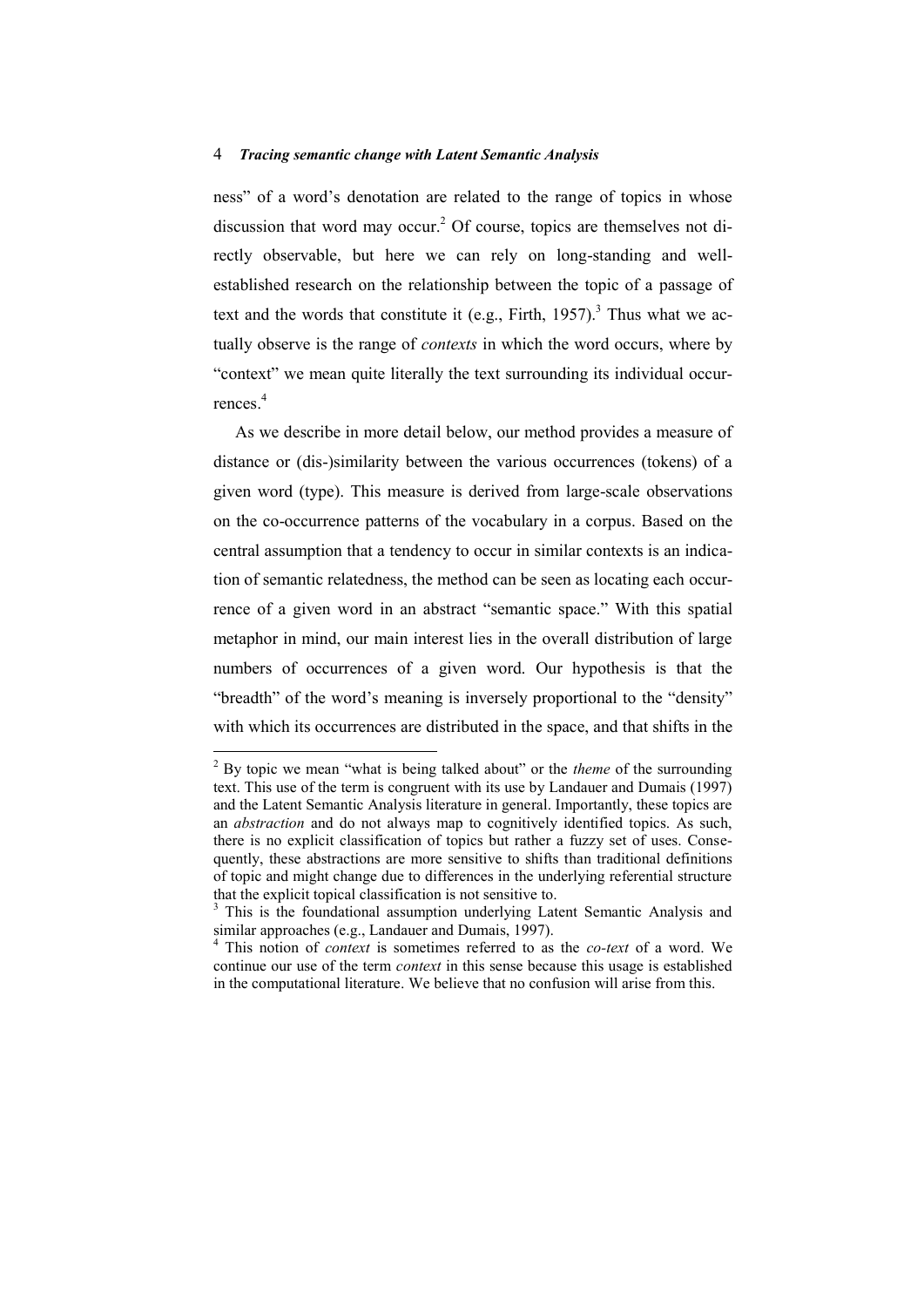word"s meaning are accompanied by changes in the distribution of its occurrences in the space.

The next section gives a brief overview of LSA in general and of our application in particular. In Section [3,](#page-13-0) we describe the results of a study applying the method in the study of semantic change in English. Section [4](#page-23-0) concludes with general remarks on the strengths, weaknesses, and future prospects of the method.

## 2 **Latent Semantic Analysis and the Infomap system**

Latent Semantic Analysis (LSA) is a collective term for a family of related methods, all of which involve building numerical representations of words based on occurrence patterns in a corpus. The basic underlying assumption is that co-occurrence with the same linguistic contexts can be used as a measure of semantic relatedness. This idea has been around for some time – see Firth (1957), Halliday and Hasan (1976), and Hoey (1991) for early articulations – but applying it in practice only became feasible when large text corpora and powerful computational machinery were available.

The first computational implementations in this vein, known at the time as *Latent Semantic Indexing* (Deerwester *et al*., 1990), were developed for technological applications in areas like Information Retrieval. There the goal was to build representations of documents which summarized and distilled information about their contents. The guiding idea was that similarities and differences in the vocabulary used in documents could serve as indicators of thematic similarities and differences between them. For more details on the history and current state of the art in this area, see Manning and Schütze (1999), Manning *et al.* (2008), and references therein.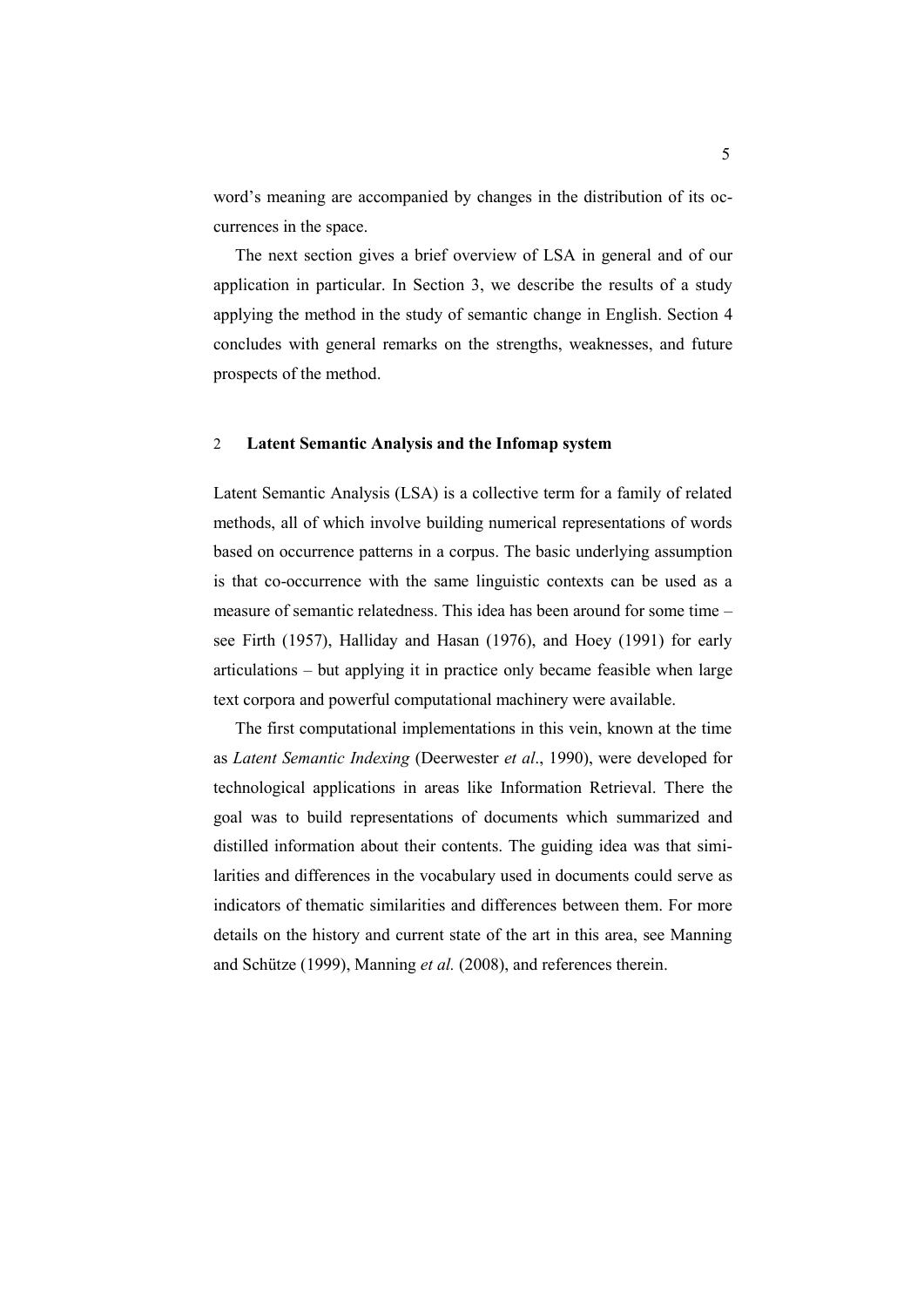From its early uses as an engineering tool in practical applications, the method was adapted in the late Nineties, now under the label *Latent Semantic Analysis*, to address more theoretical questions about the mental lexicon and the structure of conceptual spaces, again via the measure of word similarity it provides. In this tradition, the method has been used as a research tool in a diverse range of fields including Psychology (Landauer and Dumais, 1997; Otis and Sagi, 2008; see also the papers in Landauer and McNamara, 2007) and Education (Dam and Kaufmann, 2008; Steinhart, 2001; Graesser *et al.*, 1999; Wiemer-Hastings *et al.*, 1999). For instance, Landauer and Dumais (1997) showed that the acquisition of vocabulary knowledge by school children can be successfully simulated by LSA, and that an LSA-trained automatic system can answer standardized, multiplechoice, synonym questions as well as test-takers. Dam and Kaufmann (2008) used an LSA-based classification method in the analysis of interviews with middle school students to assess their scientific knowledge, and achieved high levels of agreement with human coders. The success of LSA in these and other applications has lent empirical support to the underlying assumption that semantic relatedness can be operationalized as similarity of co-occurrence with words in naturally occurring texts.<sup>5</sup>

Most applications of LSA focus on co-occurrence profiles of words in order to explore properties of the lexicon. We go one step beyond this representation and build vectors for all individual *occurrences* of a given word, thus enabling us to track differences in its use. This method is in-

<u>.</u>

<sup>&</sup>lt;sup>5</sup> Importantly, LSA identifies words that appear in similar contexts  $-$  i.e., words that have related meanings. Interestingly, because antonyms tend to appear in the same contexts, just as synonyms do, this method cannot effectively distinguish between these two semantic relationships. Rather, the degree of similarity indicated by LSA measures semantic relatedness in a broader sense, akin to the associativity underlying priming and similar psychological phenomena.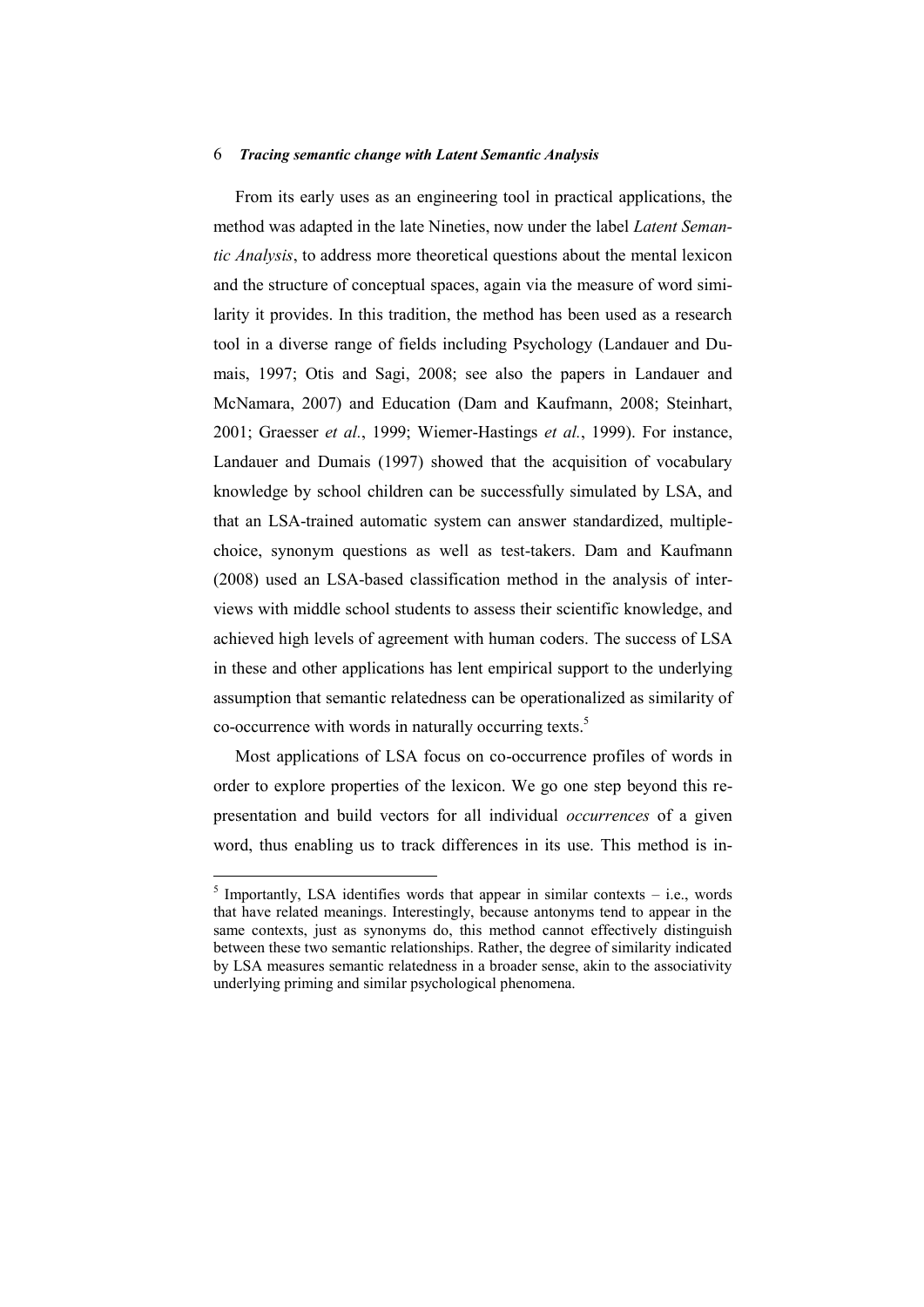spired by ideas first introduced in *Word Sense Discrimination* (Schütze, 1998). Roughly speaking, two steps are involved: first the construction of vectors for word types, second the construction of vectors for individual occurrences of a given target word, based on the vectors obtained in the first step. In the remainder of this section we describe each of these steps in more detail.

Before entering this discussion, it is well to emphasize once again the exploratory character of our study. The method is complex and involves many steps, and its implementation requires numerous parameter settings and design choices which one would ultimately want to base on experience, typically gained through a combination of trial-and-error and extensive empirical tests. However, since our application in historical semantics has no immediate precursors, the method has yet to undergo this long maturation process. Thus while readers familiar with applications of LSA elsewhere in computational linguistics may wish to see comparisons between alternative ways to carry out the various steps of the analysis, $6$  our main goal here is to demonstrate the viability of the idea itself, rather than to tweak the implementation.

## 2.1 Word vectors

<u>.</u>

In building vector representations of words or texts, the crucial mathematical object underlying all flavors of LSA is a *co-occurrence matrix*, essentially a large table whose rows and columns are labeled by certain entities

<sup>&</sup>lt;sup>6</sup> We are grateful to an anonymous reviewer for raising a few specific questions of this kind to be addressed in subsequent and more technical expositions.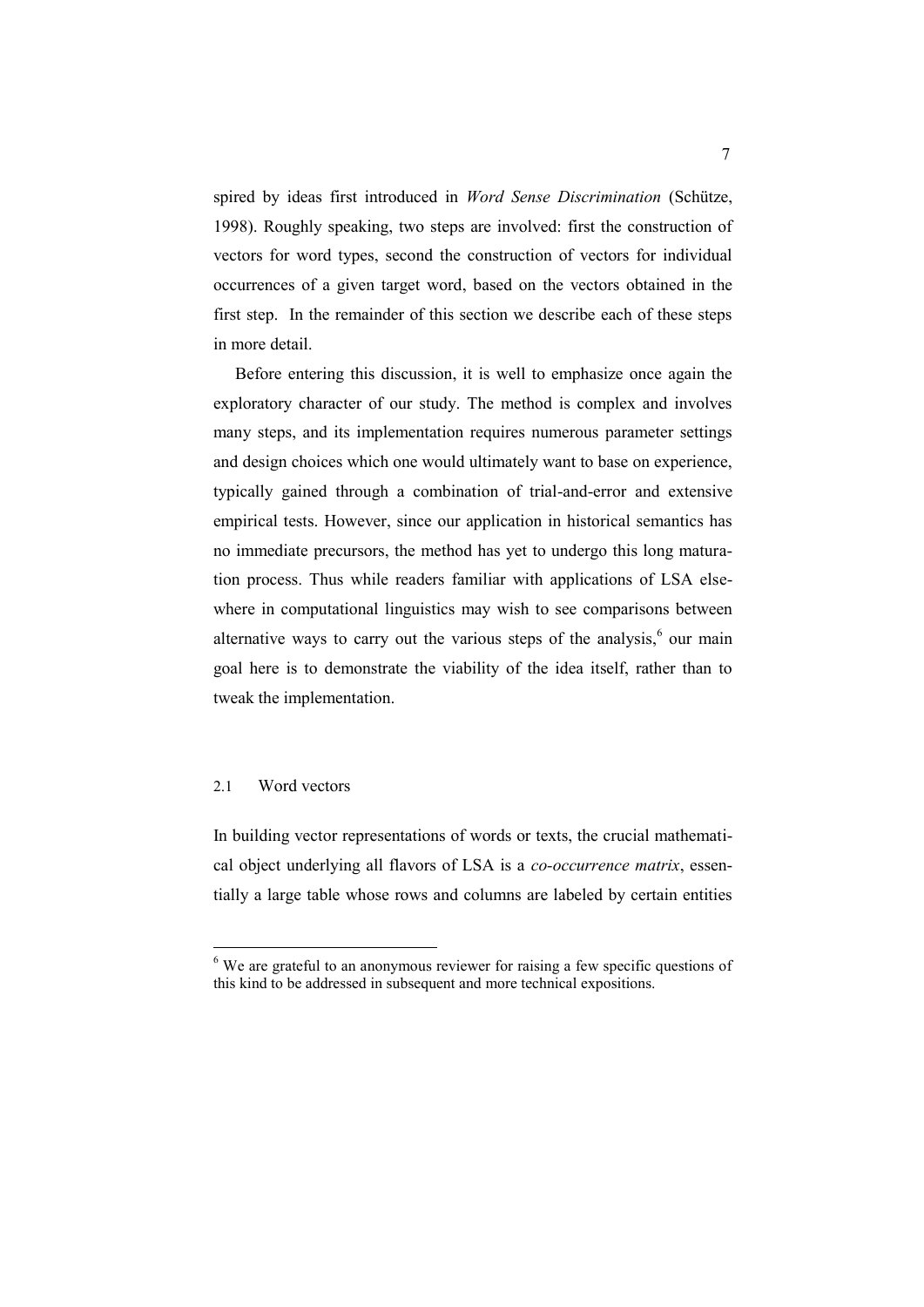occurring in the corpus (words or larger units). Cells  $c_{ij}$  contain numbers recording how often the *i*-th row label occurs with the *j*-th column label. The array of numbers in each row *i* can be thought of as a vector in an abstract space whose dimensions correspond to the columns. Two such vectors are similar to the extent that their components are correlated, and the similarity between rows is used as a stand-in for the similarity between the linguistic entities associated with them.

Within the class of LSA methods, there is much variation in the nature of the entities associated with the rows and labels, as well as in the definition of "co-occurrence." An early and still widely used implementation assembles a *term-document* matrix in which each vocabulary item (term) is associated with an *n*-dimensional vector representing its distribution over the *n* documents in the corpus. Thus two words are taken to be similar to the extent that they tend to occur in the same documents. But while using documents as the relevant text unit in this way may be the right thing to do if document retrieval is the ultimate purpose, it is less clear that the document is the right size unit for exploring lexical semantics. Topics may vary widely within a single document, and the properties of documents may depend on factors (genre etc.) that are not straightforwardly linked to word meaning.

In contrast, the version of LSA we use measures co-occurrence in a way that is more independent of the characteristics of the documents in the corpus. It relies on a *term-term* matrix, each of whose rows encodes the cooccurrence pattern of a word with each of a list of words (column labels) that are deemed "content-bearing." This approach originated with the *WordSpace* paradigm developed by Schütze (1996). The software we used is a version of the *Infomap* package developed at Stanford University (in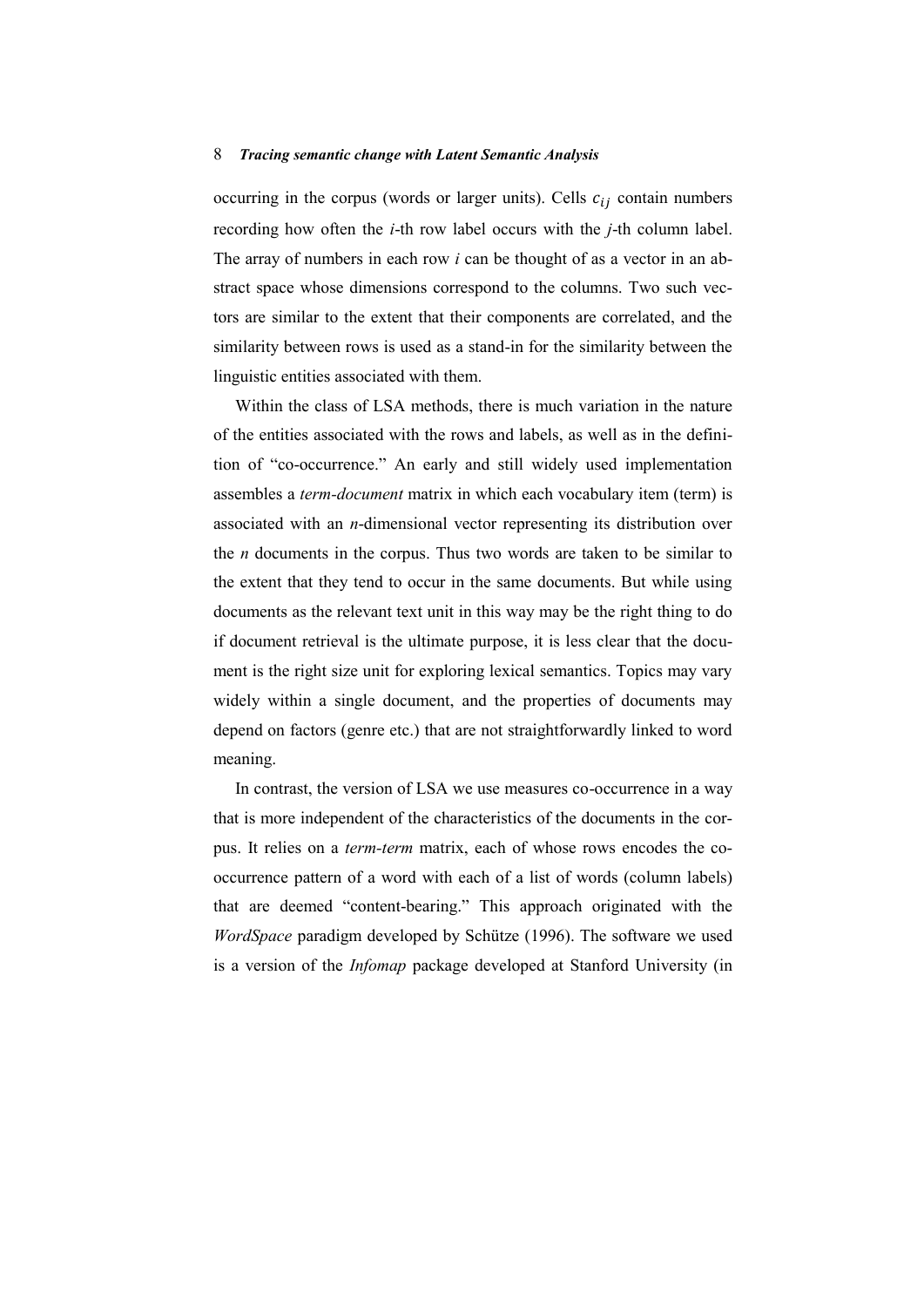part by the second author) and available in the public domain (see also Takayama *et al.*, 1990).<sup>7</sup> Using a term-term matrix mitigates the impact of the properties of individual documents somewhat, but even so, the information represented in the co-occurrence matrix, and thus ultimately the similarity measure, depends greatly on the genre and subject matter of the corpus (Takayama *et al*., 1999; Kaufmann, 2000).

The results reported in this paper used a vector space based on word cooccurrence counts in a corpus composed of the Middle English and Early Modern English parts of the Helsinki corpus. The word types were ranked by frequency of occurrence, and the Infomap system automatically selected (i) a vocabulary *W* for which vector representations are to be collected, and (ii) a set *C* of "content-bearing" words whose occurrence or non-occurrence is taken to be indicative of the subject matter of a given passage of text. Usually, these choices are guided by a "stoplist" of (mostly closed-class) lexical items that are deemed useless to the task and therefore excluded, but because we were interested in tracing changes in the meaning of lexical items, we reduced the stoplist to a bare minimum containing only numbers and single letters. To compensate, we used a rather large number of 2,000 content-bearing words (the Infomap default is 1,000). Specifically, our vocabulary *W* consisted of the 40,000 most frequent non-stoplist words, and the set *C* of content-bearing words contained the  $50<sup>th</sup>$  through  $2,049<sup>th</sup>$ most frequent non-stoplist words. Thus the choice of words is based solely on frequency, rather than some linguistically more interesting property like

<u>.</u>

 $<sup>7</sup>$  The default settings of this package were used for many of the parameter settings</sup> reported here. A more extensive exploration of the parameter space is left for future work.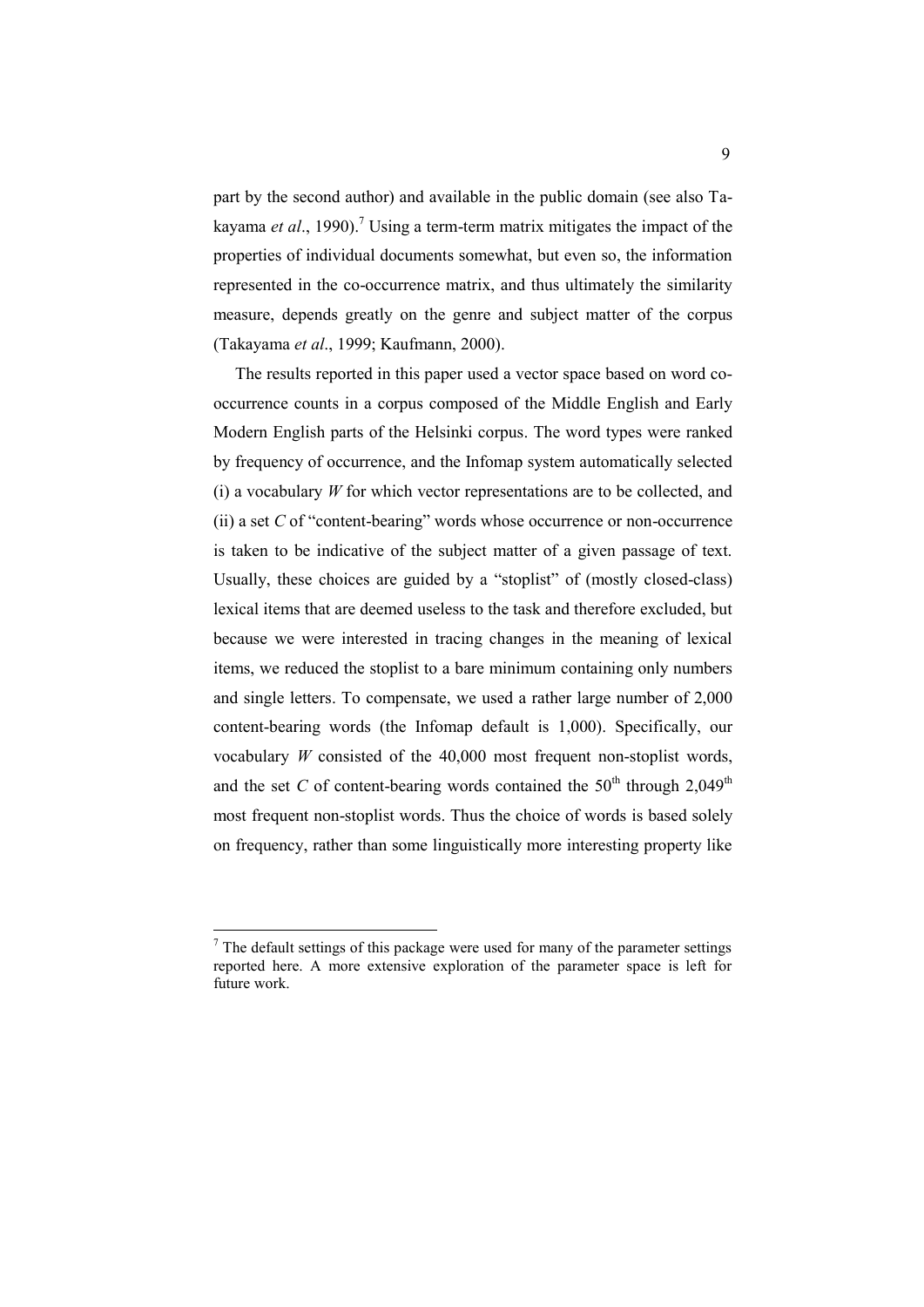semantic content or grammatical category.<sup>8</sup> This may seem blunt, but it has the advantage of not requiring any human intervention or antecedently given information about the domain.

The cells in the resulting matrix of 40,000 rows and 2,000 columns were filled with weighted co-occurrence counts recording, for each pair  $\langle w, c \rangle \in$  $W \times C$ , the number of times a token of *c* occurred in the context of a token of  $w$  in the corpus. The "context" of a token  $w_i$  in our implementation is the set of tokens in a fixed-width window from the 15<sup>th</sup> item preceding  $w_i$  to the  $15<sup>th</sup>$  item following it (less if a document boundary intervenes).<sup>9</sup> The number in each cell  $\langle w, c \rangle$  was transformed in two ways: First, the raw count was weighted with a  $tf$  idf measure<sup>10</sup> of the column label *c*, calculated as follows:

$$
tf.id f(c) = tf(c) \times \left(log(D + 1) - log(df(c))\right)
$$

Here  $tf(c)$  and  $df(c)$  are the number of occurrences of *c* and the number of documents in which  $c$  occurs, respectively, and  $D$  is the total number of documents. While the column labels are chosen by their term frequency,

-

<sup>&</sup>lt;sup>8</sup> Discarding the most frequent words in assembling the column labels is a bruteforce approach to filtering out words which due to their sheer frequency are unlikely to be very useful in discerning fine thematic distinctions (but see also the weighting by a *tf.idf* measure discussed below). 49 is not a magic number in this regard, but has simply proven useful in earlier applications of the Infomap systems. <sup>9</sup> One reviewer pointed out that one might consider not only document boundaries, but also topic boundaries (i.e., thematic shifts within the document) as natural breaking points for contexts. While LSA has been applied in detecting topic boundaries with relatively good success (see for instance Kaufmann, 2000), this is a difficult and error-prone process which does not seem to us to yield substantive overall improvements for our task. More empirical work on this issue is called for. <sup>10</sup> *tf* and *idf* stand for "term frequency" and "inverse document frequency," respectively.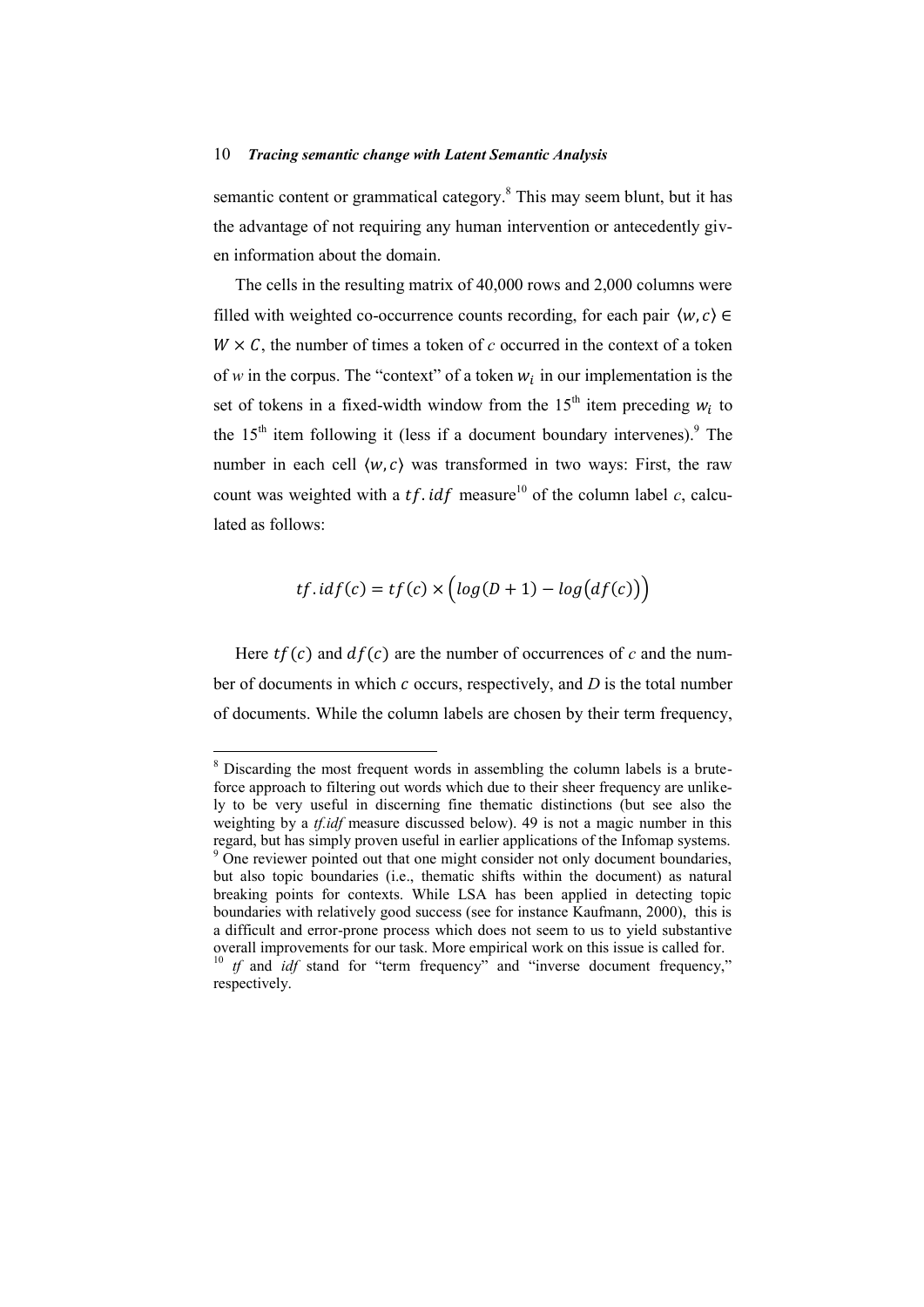the weighting by inverse document frequency is intended to scale down those columns labeled by words that are widely dispersed over the corpus. The idea is that words whose occurrences are spread over many documents are less useful as indicators of semantic content.<sup>11</sup> Second, the number in each cell is replaced with its square root, in order to approximate a normal distribution of counts and attenuate the potentially distorting influence of high base frequencies (cf. Takayama, et al. 1998; Widdows, 2004).

The matrix was further transformed by Singular Value Decomposition (SVD), a dimension-reduction technique yielding a new matrix which is less sparse (i.e., has fewer cells with zero counts) and with the property that, roughly speaking, the first *n* columns, for any  $0 < n \leq |C|$ , capture as much of the information about word similarities from the original matrix as can be preserved in the lower *n*-dimensional space (Golub and Van Loan, 1989). The SVD implementation in the Infomap system relies on the SVDPACKC package (Berry, 1992; Berry *et al*., 1993). The output was a reduced  $40,000 \times 100$  matrix. Thus ultimately each item  $w \in W$  is associated with a 100-dimensional vector  $w$ .

# 2.2 Context vectors

<u>.</u>

Once the vector space for word types is obtained from the corpus, new vectors can be derived for any multi-word unit of text (e.g. paragraphs, queries, or documents), regardless of whether it occurs in the original cor-

<sup>&</sup>lt;sup>11</sup> Thus for instance, in most corpora the word  $do$  or its inflectional forms occur in all documents, making them poor indicators of semantic content. While this property does disqualify *do* as a "content-bearing" column label, it does not of course impede the study the use of *do* itself, based on truly content-bearing words in the contexts of its occurrences. We are grateful to an anonymous reviewer for asking about this case.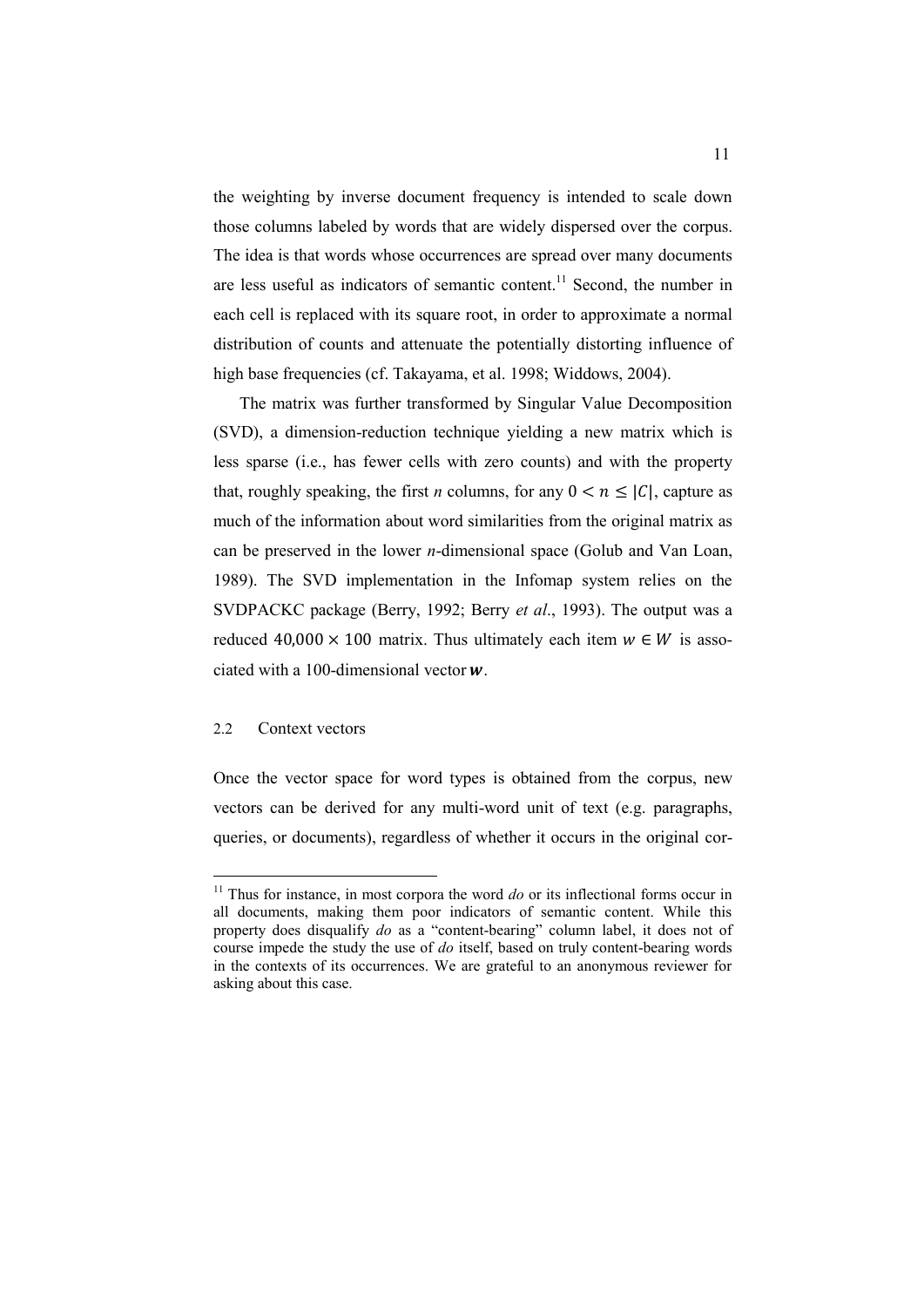pus or not, as the normalized sum of the vectors associated with the words it contains.<sup>12</sup> In this way, for each occurrence w<sup>k</sup> of a target word type under investigation, we calculated a *context vector* from the 15 items preceding and the 15 items following that occurrence.<sup>13</sup>

Context vectors were first used in Word Sense Discrimination by Schütze (1998). Similarly to that application, we assume that the "secondorder" context vectors represent the aggregate meaning or topic of the segment they are associated with, and thus, following the reasoning behind LSA, are indicative of the meaning with which the target word is being used on that particular occurrence. Consequently, for each target word *w* of interest, the context vectors associated with its occurrences constitute the data points. The analysis is then a matter of grouping these data points according to some criterion (e.g., the period in which the text was written) and conducting an appropriate statistical test. In some cases it might also be possible to use regression or apply a clustering analysis.

# <span id="page-11-0"></span>2.3 Semantic density analysis

<u>.</u>

Conducting statistical tests comparing groups of vectors is not trivial. Fortunately, some questions can be answered based on the similarity of vectors

<sup>&</sup>lt;sup>12</sup> The sum of *m* vectors  $w_1, ..., w_m$  with *n* dimensions is a vector  $(\sum_{i=1}^{m} w_{1i}, ..., \sum_{i=1}^{m} w_{ni})$ . The *inner product* or *dot product* of two *n*-dimensional vectors  $w, v$  is  $w \cdot v = \sum_{i=1}^n w_i v_i$ . The *length* of a vector *w* is  $||w|| = \sqrt{w \cdot w}$ .

Since only 40,000 of the word types in the corpus are associated with vectors, not all items in the window surrounding the target contribute to the context vector. If a word occurs more than once in the window, all of its occurrences contribute to the context vector.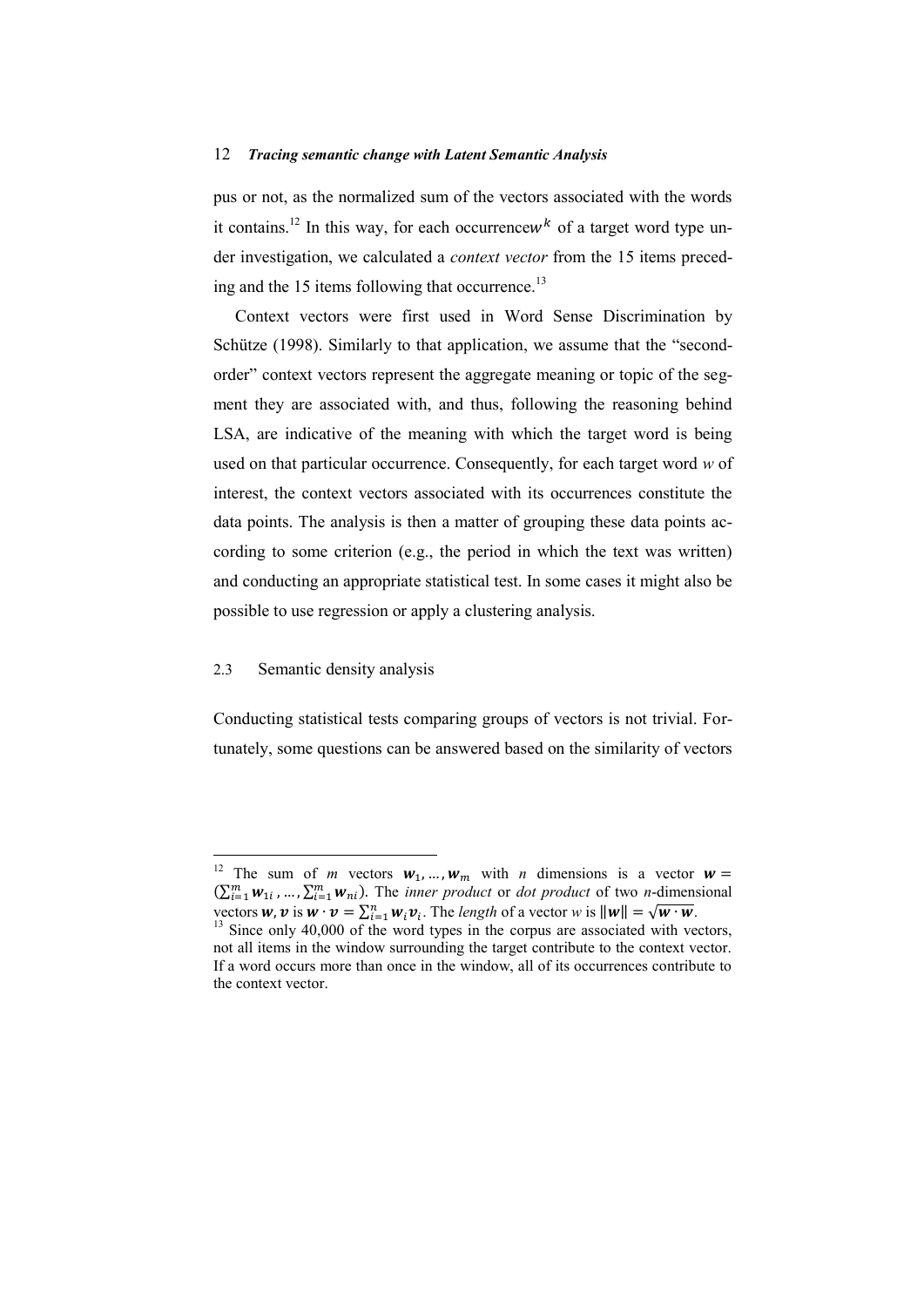within each group, rather than the vectors themselves. The similarity between two vectors  $w$  and  $v$  is measured as the cosine between them:<sup>14</sup>

$$
cos(w,v) = \frac{w \cdot v}{\|w\| \|v\|}
$$

The average pairwise similarity of a group of vectors is indicative of its *density* – a dense group of highly similar vectors will have a high average cosine (and a correspondingly low average angle) whereas a sparse group of dissimilar vectors will have an average cosine that approaches zero (and a correspondingly high average angle).<sup>15</sup> Thus since a word that has a single, highly restricted meaning (e.g. *palindrome*) is likely to occur in a very restricted set of contexts, its context vectors are also likely to have a low average angle between them, compared to a word that is highly polysemous or appears in a large variety of contexts (e.g. *bank*, *do*). From this observation, it follows that it should be possible to compare the density across groups of context vectors in terms of the average pairwise similarity of the vectors of which they are comprised. Because the number of such pairings tends to be prohibitively large (e.g., nearly 1,000,000 for a group of 1,000 vectors), it is advisable to use only a sub-sample in any single analysis. A

<u>.</u>

 $14$  While the cosine measure is the accepted measure of similarity, the cosine function is non-linear and therefore problematic for many statistical methods. Several transformations can be used to correct this (e.g., Fisher's z). In this paper we use the angle, in degrees, between the two vectors  $(i.e., cos<sup>-1</sup>)$  because it is easily interpretable.

<sup>&</sup>lt;sup>15</sup> Since the cosine ranges from  $-1$  to  $+1$ , it is possible in principle to obtain negative average cosines. In practice, however, the overwhelming majority of vector pairs – both word vectors and context vectors – have a non-negative cosine, hence the average cosine usually does not fall below zero.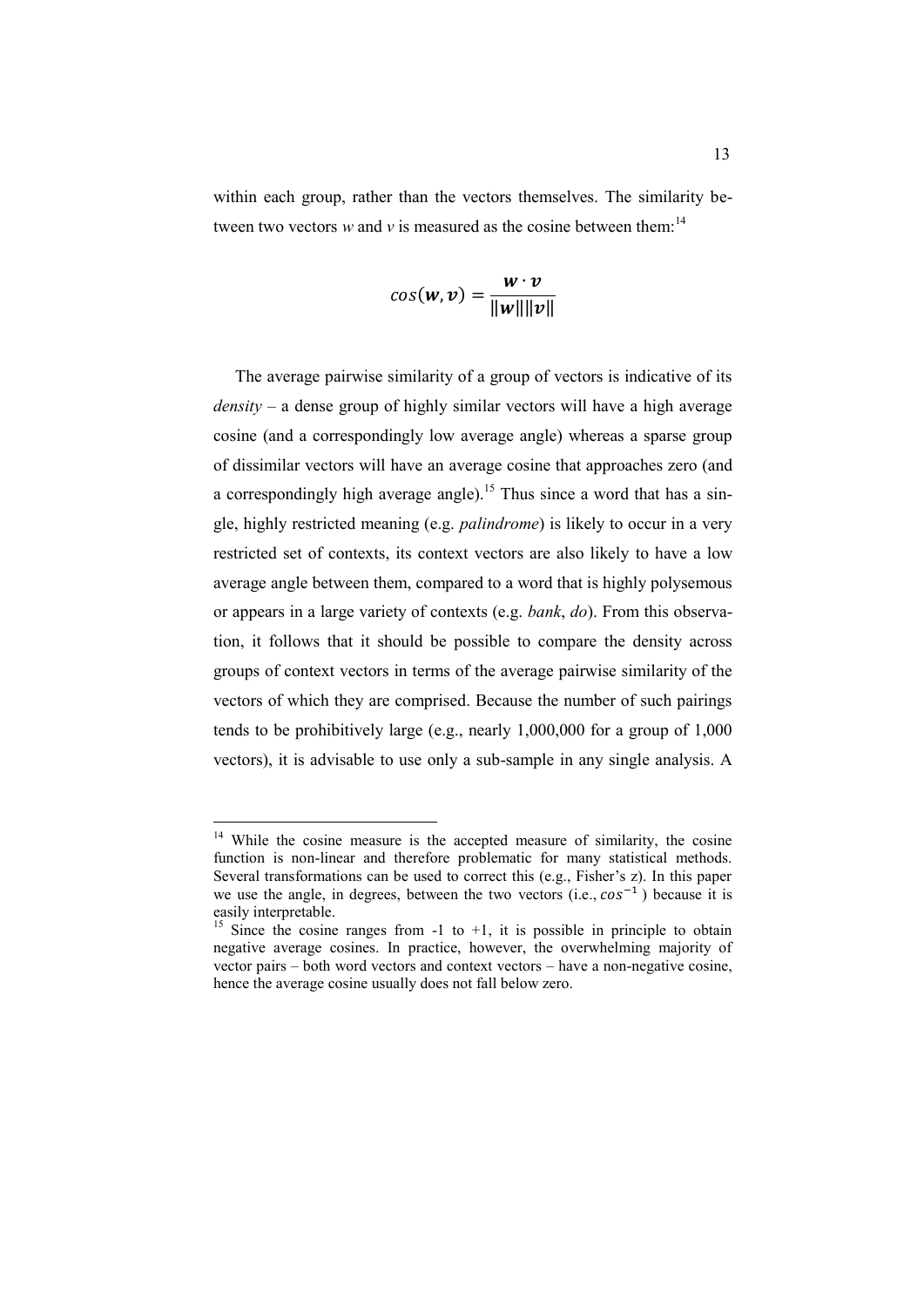Monte-Carlo analysis in which some number of pair-wise similarity values is chosen at random from each group of vectors is therefore appropriate.<sup>16</sup>

However, there is one final complication to consider in the analysis. The passage of time influences not only the meaning of words, but also styles and varieties of writing. For example, texts in the  $11<sup>th</sup>$  century were much less varied, on average, than those written in the  $15<sup>th</sup>$  century.<sup>17</sup> This will influence the calculation of context vectors as those depend, in part, on the text they are taken from. Because the document as a whole is represented by a vector that is the average of all of its word vectors, it is possible to predict that, if no other factors exist, two contexts are likely to be related to one another to the same degree that their documents are. Controlling for this effect can therefore be achieved by subtracting from the angle between two context vectors the angle between the vectors of the documents in which they appear. $18$ 

# <span id="page-13-0"></span>3 **A diachronic investigation: Semantic change**

## 3.1 Some background

<u>.</u>

Semantics is the study of the mapping between *forms* and *meanings*. Consequently, the formal study of semantic change takes form-meaning pairs as

<sup>&</sup>lt;sup>16</sup> It is important to note that the number of independent samples in the analysis is determined not by the number of similarity values compared but by the number of individual vectors used in the analysis.

<sup>&</sup>lt;sup>17</sup> Tracking changes in the distribution of the document vectors in a corpus over time might itself be of interest, but is beyond the scope of the current paper.

<sup>&</sup>lt;sup>18</sup> Subtraction of the angle between the document vectors was chosen because it was the simplest and easiest method to implement. However, future work might benefit from an approach that more fully explores the differences between the documents within which the contexts are found and controls for them.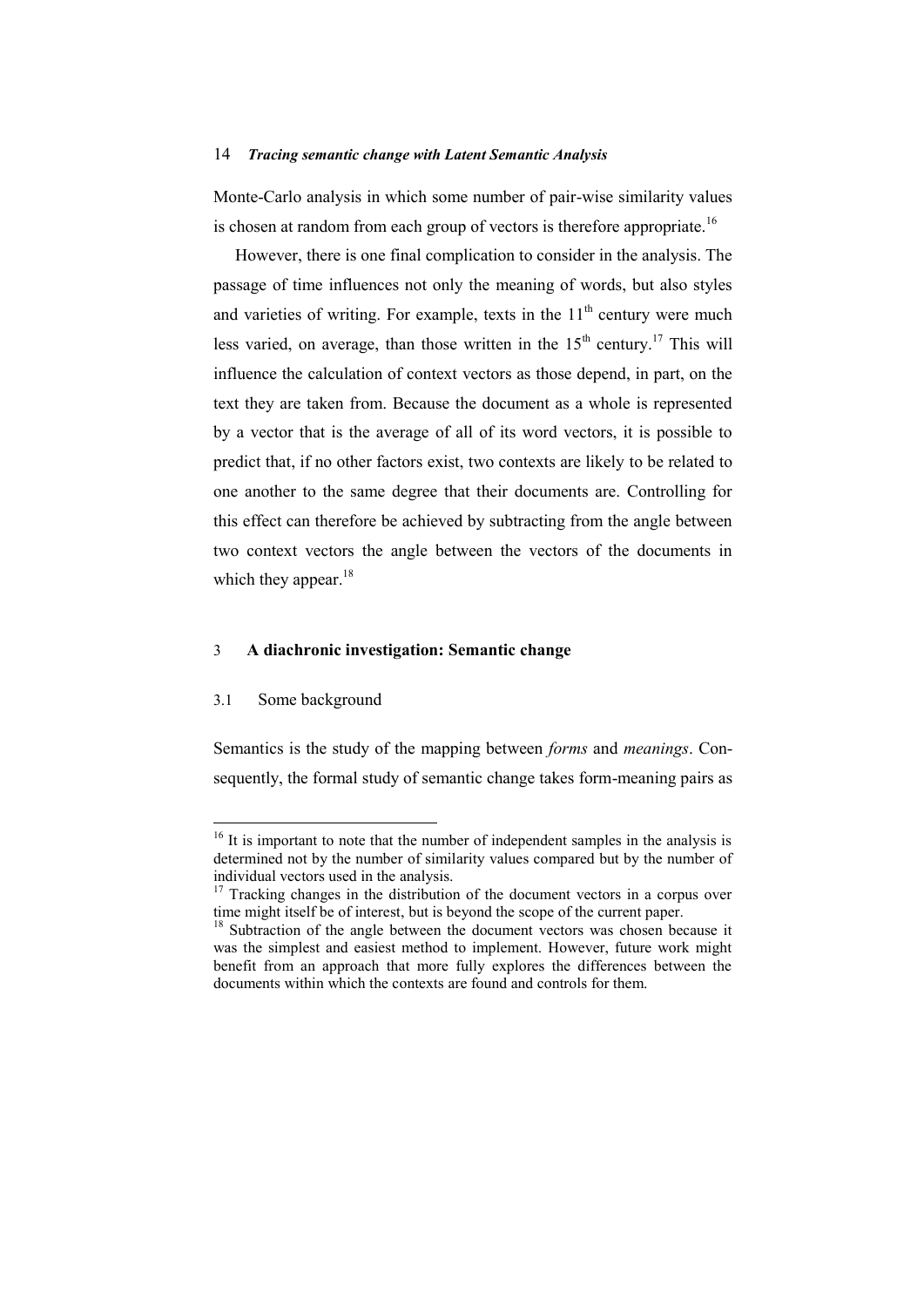its object and explores changes in the association between the two. One way to approach this task is to consider a fixed form *F* throughout various periods  $t_0, t_1, t_2, ...$  in the history of the language and ask about the resulting sequence  $\langle F, M_0 \rangle$ ,  $\langle F, M_1 \rangle$ ,  $\langle F, M_2 \rangle$ , ... of form-meaning pairs, what changes the meaning underwent. For instance, the expression *as long as* underwent the change 'equal in length'  $>$  'equal in time'  $>$  'provided that'. This is the kind of change we explore in our study. Another approach would be to hold the meaning constant and look for changes in the forms that express it (see Traugott, 1999 for discussion).

In this work we examine two of the traditionally recognized categories of semantic change (Traugott, 2005:2-4; Campbell, 2004:254-262; Forston, 2003:648-650):

- **Broadening** (generalization, extension, borrowing): A restricted meaning becomes less restricted (e.g. Late Old English *docga* "a (specific) powerful breed of dog" > *dog* "any member of the species *Canis familiaris*"
- **Narrowing** (specialization, restriction): A relatively general meaning becomes more specific (e.g. Old English *deor* 'animal' > *deer* "deer")

Semantic change is generally the result of the use of language in varying contexts, both linguistic and extralinguistic. Furthermore, the subsequent meanings of a form are related to its earlier ones. As a result, the first sign of semantic change is often the coexistence of the old and new meanings (i.e., *polysemy*). Sometimes the new meanings become dissociated from the earlier ones over time, resulting in *homonymy* (e.g., *mistress* "woman in a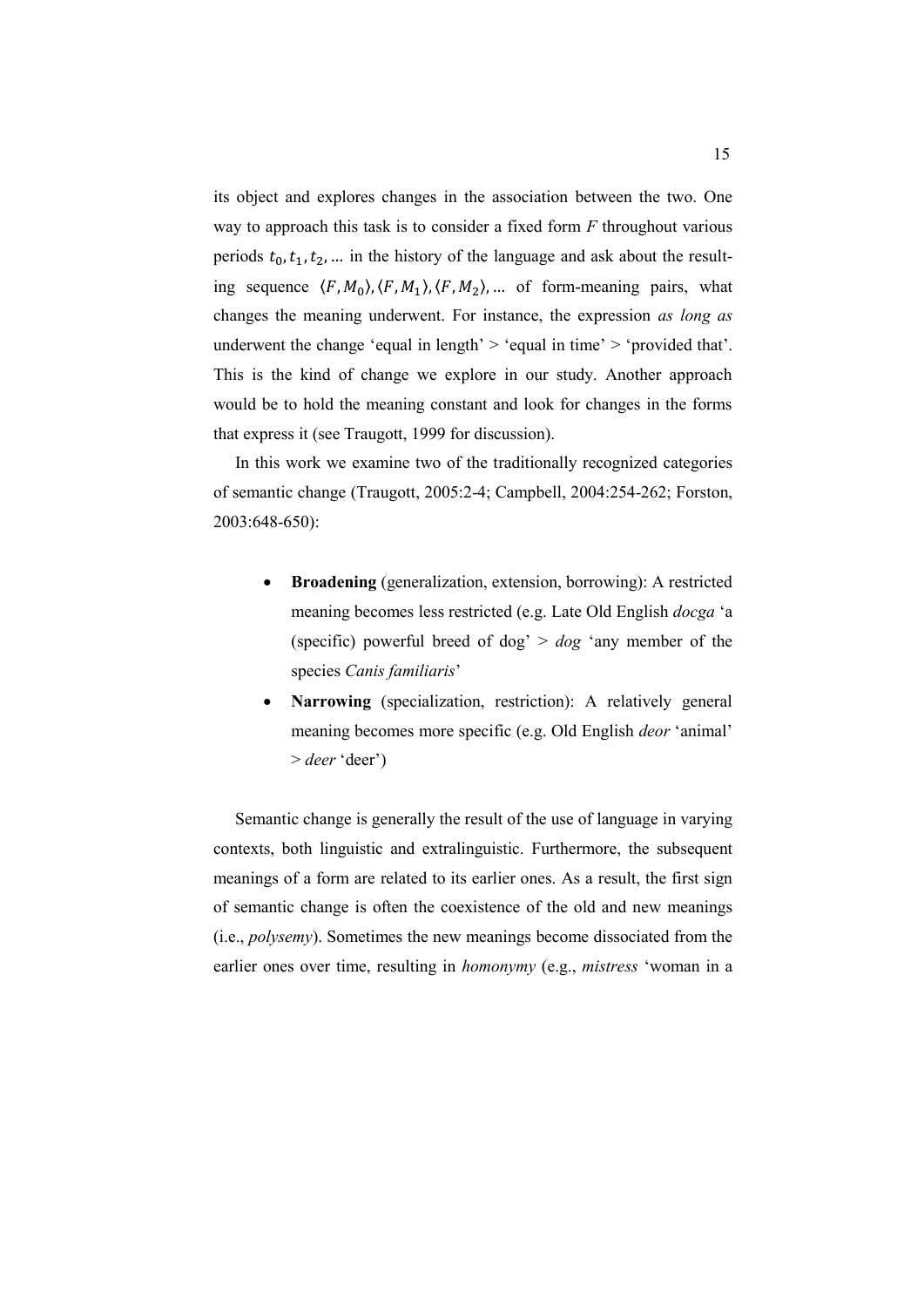position of authority, head of household'  $>$  'woman in a continuing extramarital relationship with a man").

## 3.2 Hypotheses

<u>.</u>

As noted above, the main assumption underlying this project is that changes in the meaning of a given word will be evident when examining the contexts of its occurrences over time. For example, semantic broadening results in a meaning that is less restricted and as a result can be used in a larger variety of contexts. In a semantic space that spans the period during which the change occurred, the word's increase in versatility can be measured as a decrease in the density of its tokens, i.e., higher average angles between the context vectors of the occurrences, across the time span of the corpus. For instance, because the Old English word *docga* applied to a specific breed of dog, we predict that earlier occurrences of the lexemes *docga* and *dog*, in a corpus of documents of the appropriate time period, will show less variety and therefore higher density than later occurrences.<sup>19</sup>

The process of grammaticalization (Traugot and Dasher, 2002), in which a content word becomes a function word, provides an even more extreme case of semantic broadening. Since the distributions of function words generally depend much less on the topic of the text than those of content words, a word that underwent grammaticalization should appear in a substantially larger variety of contexts than it did prior to becoming a

<sup>&</sup>lt;sup>19</sup> It is important to recall that because we measure variability of context compared to the variability of the documents in question, the differences in the variability of the documents between Middle English and Early Modern English is controlled for and should not influence the analysis.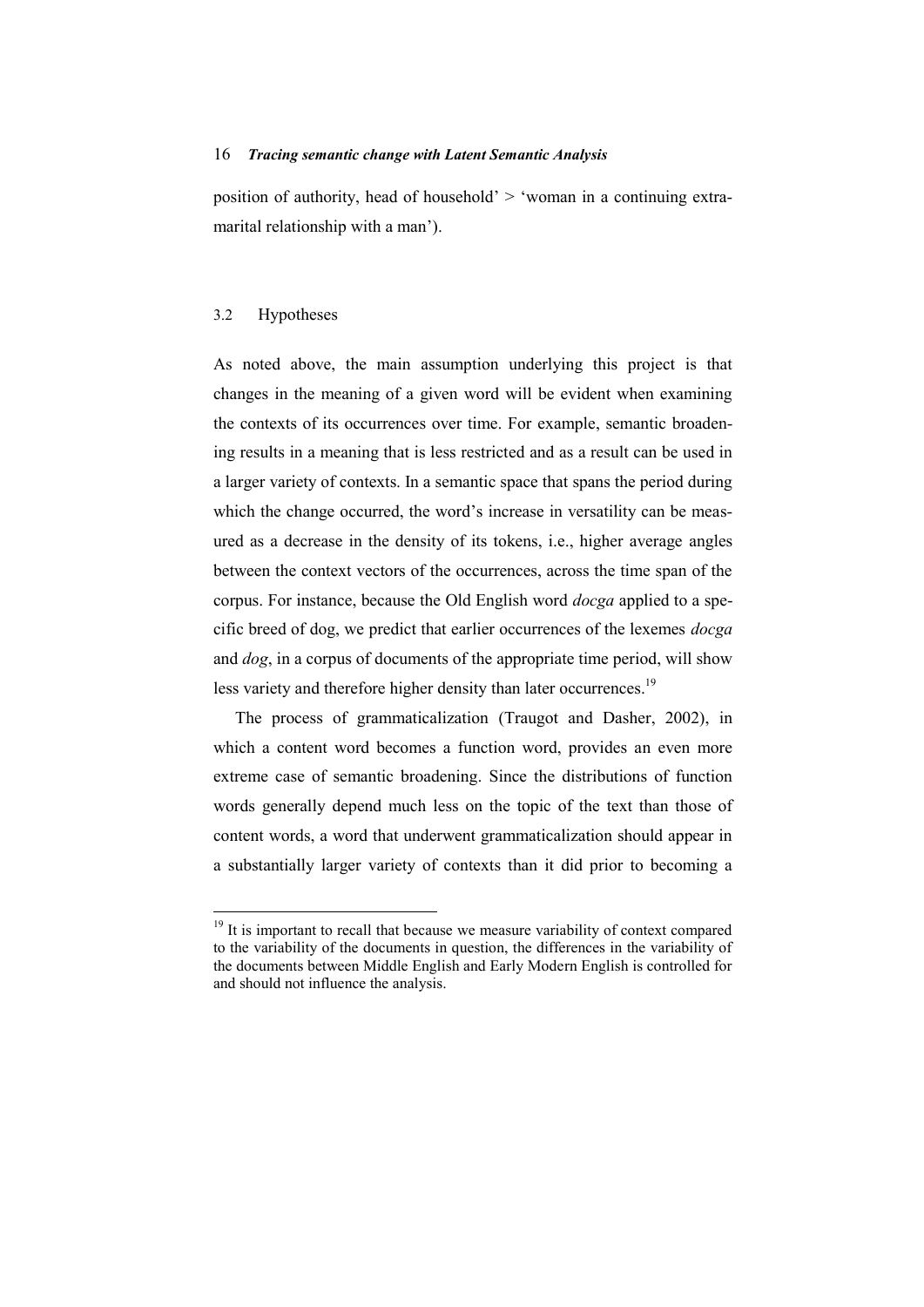function word. One well-studied case of grammaticalization is that of periphrastic *do*. While in Old English *do* was used as a verb with a causative sense (e.g., 'did him gyuen up', the Peterborough Chronicle, ca. 1154), later in English it took on a functional role that is nearly devoid of meaning (e.g., "did you know him?"). Because this change occurred in Middle English, we predict that earlier occurrences of *do* will show less variety than later ones.

However, not all semantic changes are examples of a broadening of the meaning of a word. For instance, semantic narrowing refers to changes that result in a meaning that is more restricted. As a result, a word that underwent semantic narrowing is applicable in fewer contexts than before. This decrease in versatility of the type should result in higher vector density and thus be measurable as a decrease in the average angle between the context vectors of its tokens. For example, the Old English word *deor* denoted a larger class of living creatures than does its Modern English descendant *deer*. We therefore predict that earlier occurrences of the words *deor* and *deer*, in a corpus spanning the appropriate time period, will show more variety than later occurrences. A similar prediction can also be made regarding the meaning of the word *hound* and its Old English counterpart *hund*, which was originally used to refer to canines in general but in subsequent use its meaning was narrowed to refer only to dogs bred for hunting.

To be sure, this reasoning is not without limitations and pitfalls. The shifts in the meanings of the words we are interested in occurred in the context of an overall lexicon which was itself subject to incessant change. There are no absolute "poles" in the semantic space in which we represent the context vectors, and it is possible in principle that a meaning shift in one word eludes us completely if all the other words of interest underwent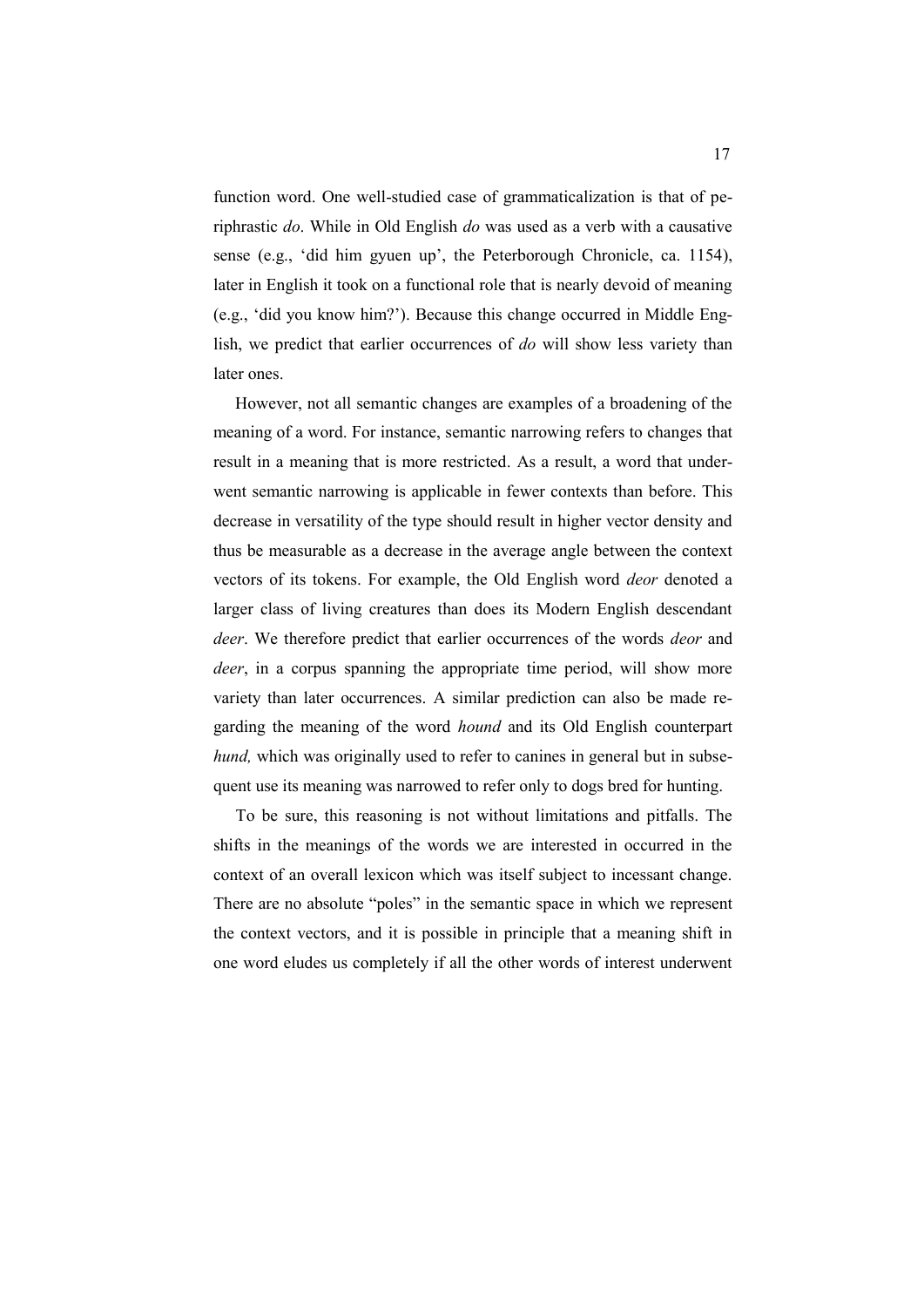just the right kind of shift themselves. This risk is of course not limited to computational methods, but faced by human investigators as well. We believe that it could be minimized by tracking changes on a "global" scale, looking for patterns in the vocabulary as a whole. Computational methods like ours are in principle well-suited to this task, which is why we mentioned this application as one of their potential advantages. Implementing and testing our method on such a large scale is not trivial, however, and beyond the scope of the present study. Meanwhile, we believe that such a case of simultaneous shifts is highly unlikely, and our results suggest that the method can be used fruitfully despite this caveat.

# 3.3 Materials

<u>.</u>

We used a corpus derived from the Helsinki corpus (Rissanen, 1994) to test these predictions. The Helsinki corpus is comprised of texts spanning the periods of Old English (prior to 1150A.D.), Middle English (1150- 1500A.D.), and Early Modern English (1500-1710A.D.). Because spelling in Old English was highly variable, we decided to exclude that part of the corpus and focused our analysis on the Middle English and Early Modern English periods. <sup>20</sup> The resulting corpus included 504 distinct documents totaling approximately 1.15 million words (approximately 200,000 from early Middle English texts, 400,000 from late Middle English texts, and 550,000 from Early Modern English texts).

 $20$  While the spelling in Middle English, especially during the earlier periods, is also quite variable, it is still less variable than that found in Old English. Because semantic change takes time, we expect to see at least part of these shifts in Middle English and Early Modern English.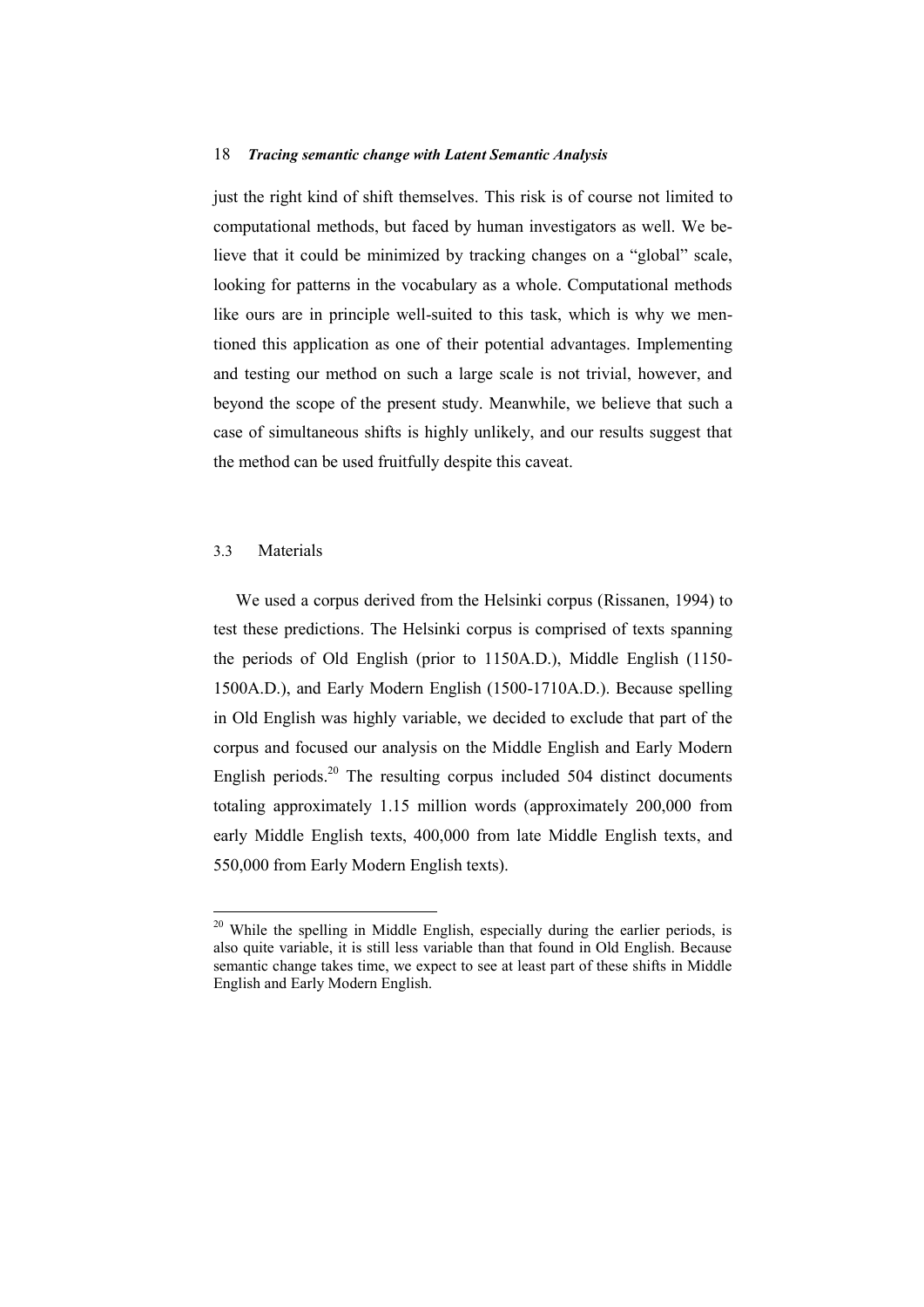|         | n    | Unknown<br>composition date<br>(1250) | <b>Early Mid-</b><br>dle English<br>$(1150 - 1350)$ | <b>Late Middle</b><br>English<br>$(1350 - 1500)$ | <b>Early Modern</b><br>English<br>$(1500 - 1710)$ |
|---------|------|---------------------------------------|-----------------------------------------------------|--------------------------------------------------|---------------------------------------------------|
| dog     | 130  |                                       |                                                     | 12.8(13.5)<br>$n=12$                             | 24.7 (10.4)<br>$n=118$                            |
| do      | 4298 |                                       | 10.3(13.5)<br>$n=1000$                              | 13(9.5)<br>$n=1000$                              | 24.5 (11.2)<br>$n=1000$                           |
| deer    | 61   | 38.7(17.6)<br>$n=16$                  | 20.6(18.2)<br>$n=22$                                |                                                  | 20.5(9.8)<br>$n=23$                               |
| hound   | 36   |                                       |                                                     | 22.8(14.2)<br>$n=21$                             | 16.4(11.6)<br>$n=15$                              |
| science | 79   |                                       |                                                     | 13.5(13.3)<br>$n=22$                             | 28.3 (12.2)<br>$n=57$                             |

*Table 1:* Mean angle between context vectors for target words in different periods in the Helsinki corpus (standard deviations are given in parentheses, sample size given below the mean)

## 3.4 Case studies

In order to test our predictions concerning semantic change in the words *dog*, *do*, *deer,* and *hound*, we identified all of the contexts in which they occur in our subset of the Helsinki corpus. This resulted in 130 contexts for *dog*, 4,298 contexts for *do*, 61 contexts for *deer*, and 36 contexts for *hound*. Because there were relatively few occurrences of *dog*, *deer*, and *hound* in the corpus, it was possible to compute the angles between all pairs of context vectors. Consequently, for those three words we elected to run a full analysis instead of using the Monte-Carlo method described above. The results of our analyses for all fours words (and the word *science* which we discuss in Section [5\)](#page-25-0) are given in Table 1. These results were congruent with our prediction: The average angle between context vectors increases over time (i.e., the semantic density of the contexts decreases over time) for both  $\log(t(128) = 2.22, p < .05)$  and  $\log(F(2, 2997)=409.41, p < .01)$  while in the case of *deer* there is a decrease in the average angle between context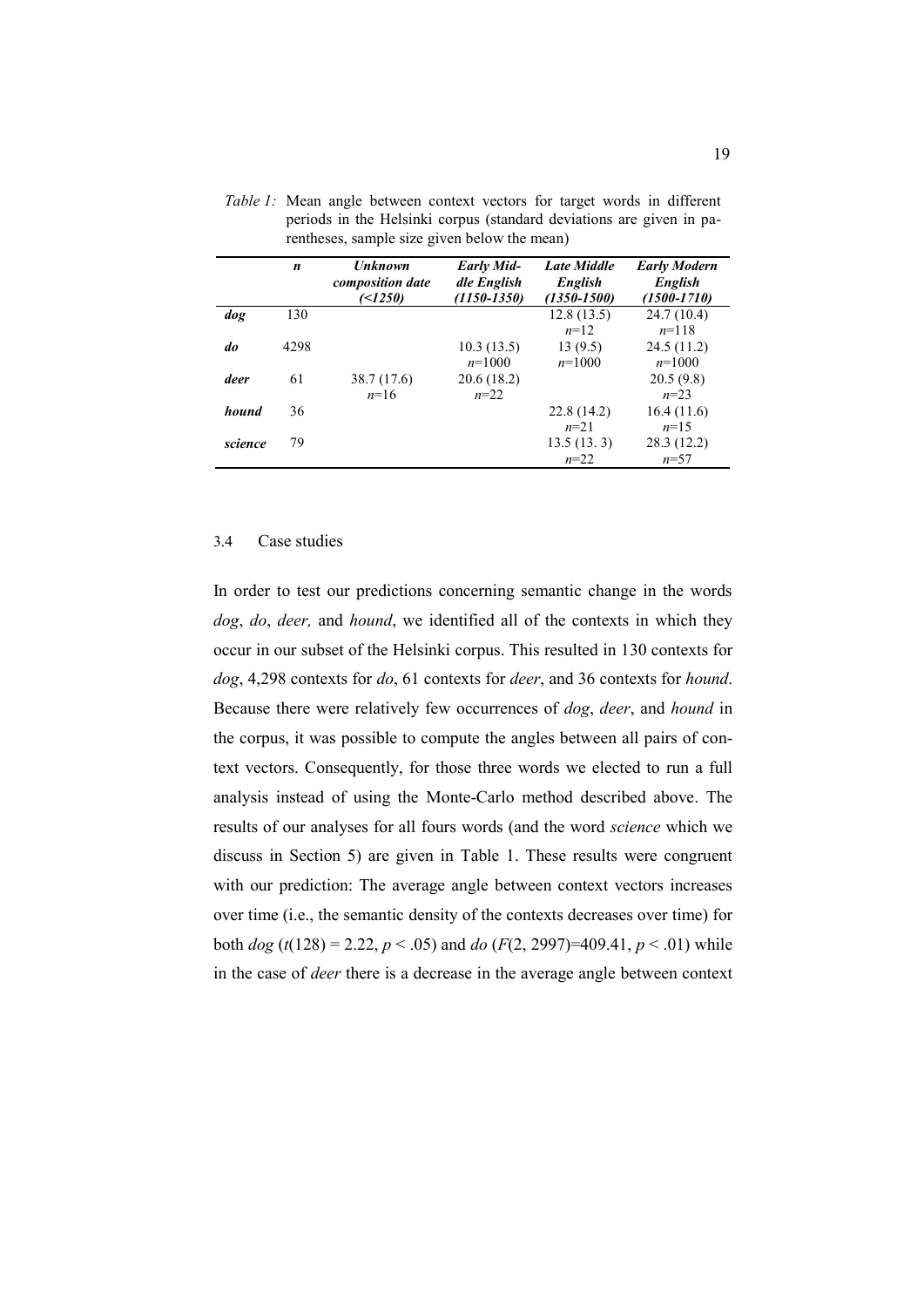vectors, indicating an increase in the semantic density of the contexts over time  $(F(2, 58) = 8.82, p < .01)$ . However, while the semantic density of the contexts of *hound* appears to increase over time, this trend is not statistically significant  $(t(34) = -1.50, n.s.$ ). It is likely that this last difference was not statistically significant due to a lack of statistical power. Because our method relies on statistics rather than human intuition and reasoning, it is to be expected that it requires a larger corpus in order to be effective.

To supplement the above analysis, we compared our observations on *do* with the data collected by Ellegård (1953). Ellegård mapped out the grammaticalization of *do* through a manual examination of the changes in the proportions of its various uses between 1400 and 1700. He identified an overall shift in the pattern of use that occurred mainly between 1475 and 1575. Our statistical analysis shows a comparable shift in patterns between the time periods spanning 1350-1500 and 1500-1570. Figure 1 depicts an overlay of both datasets. The relative scale of the two sets was set so that the proportions of *do* uses at 1400 and 1700 (the beginning and end of Ellegård"s data, respectively) match the semantic density measured by our method at those times. We see that not only the direction, but also the rate of the change as detected by these respective methods are quite similar.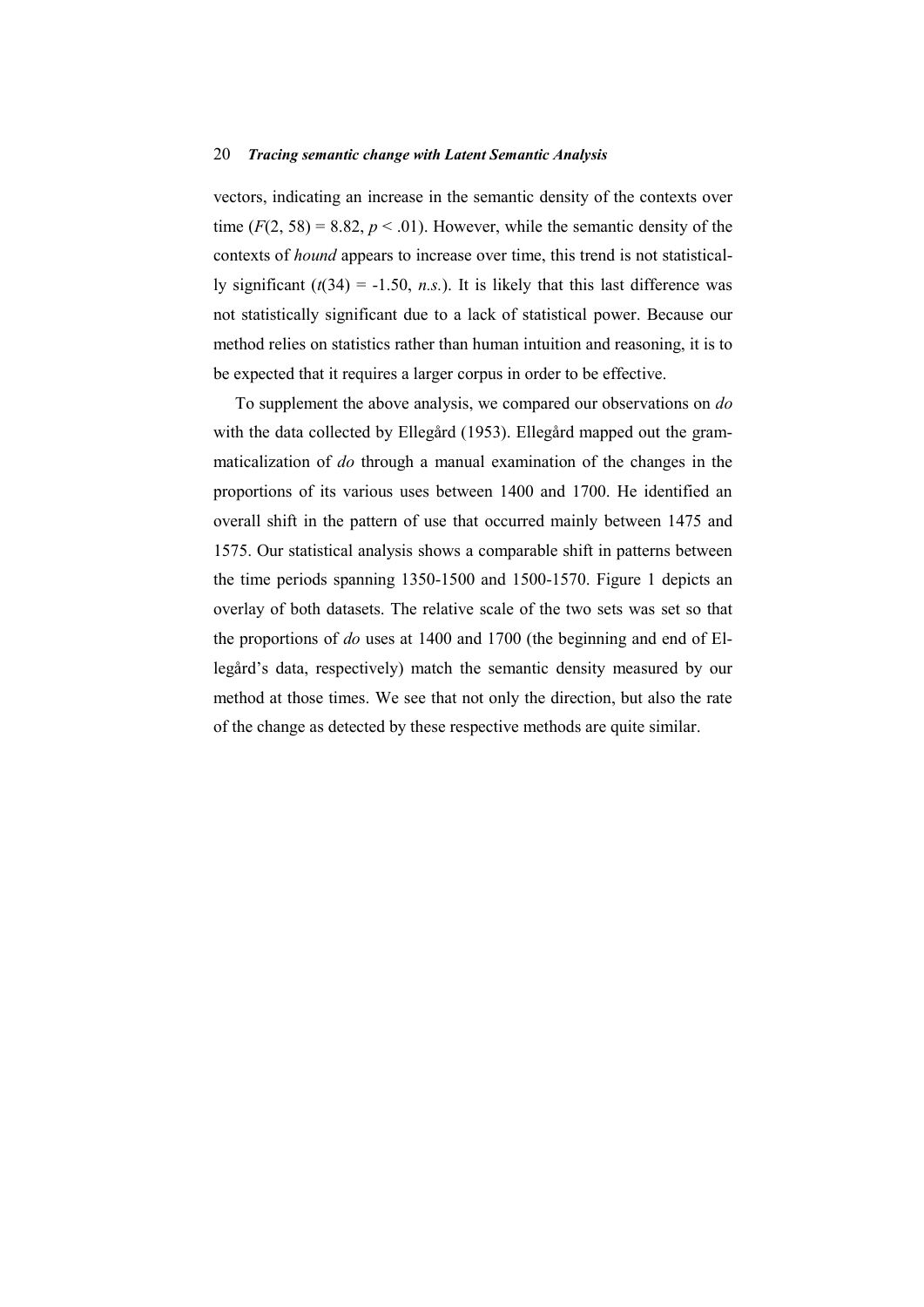

*Figure 1*: A comparison of the rise of periphrastic *do* as measured by semantic density in our study and the proportion of periphrastic uses of *do* by Ellegård (1953).

In addition to statistical comparison, a visual examination of the distribution of context vectors can also be informative. We used multidimensional scaling (MDS) to visualize the distribution of the context vectors of interest. MDS is a technique which, based on a matrix of relative distances between a set of items, maps each item to a point in a low-dimensional space in such a way that the relative distances are preserved. We reduced the dimensionality of the context vectors<sup>21</sup> to 2, and plotted the resulting points as scatterplots. [Figure 2](#page-21-0) shows the scatterplot for *dog*. The broadening in the use of the word is readily apparent in the figure: The circles representing the earliest context vectors are much more tightly clustered than those of later periods. Notice that even though the occurrences of the word are dispersed over a wider area over time, the vectors for some of the later uses overlap with the vectors of the early uses. This suggests that

 $21\,$ As mentioned earlier (section [2.3\)](#page-11-0), the overall variability of the document vectors is dependent on the period. To control for this, we subtracted the vector for the entire document from each context vector prior to computing the multidimensional scaling. The resulting vectors can be considered as representing the deviation of the context from the overall topic of the document.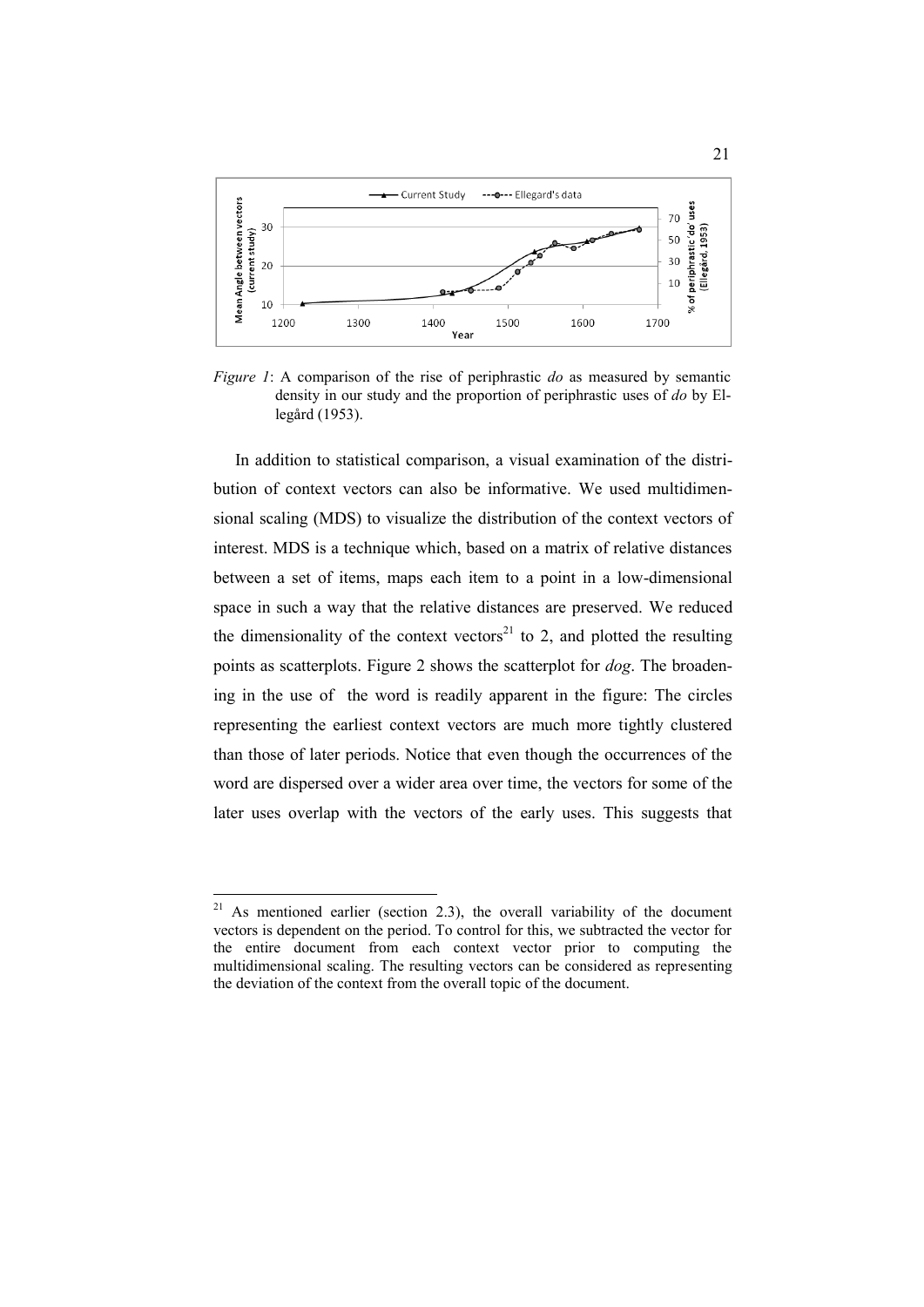

<span id="page-21-0"></span>*Figure 2:* Multidimensional scaling of the context vectors for the word *dog*

while the meaning of *dog* broadened, the word did not lose its original meaning altogether.

Similarly, the narrowing in the meaning of *deer* is evident when examining the scatterplot of its context vectors [\(Figure 3\)](#page-22-0). The circles representing the contexts of the earliest occurrences are spread out more than those in later periods. However, unlike in the case of *dog*, the vectors from the early period seem to generally occupy a different part of the MDS space than those of later periods. This suggests that in addition to the narrowing that is evident from the increasing density of the vectors, there was also a more fundamental shift in how *deer* was used. Specifically, some of the ways in which it was used in Old and early Middle English may no longer be prevalent in Early Modern English.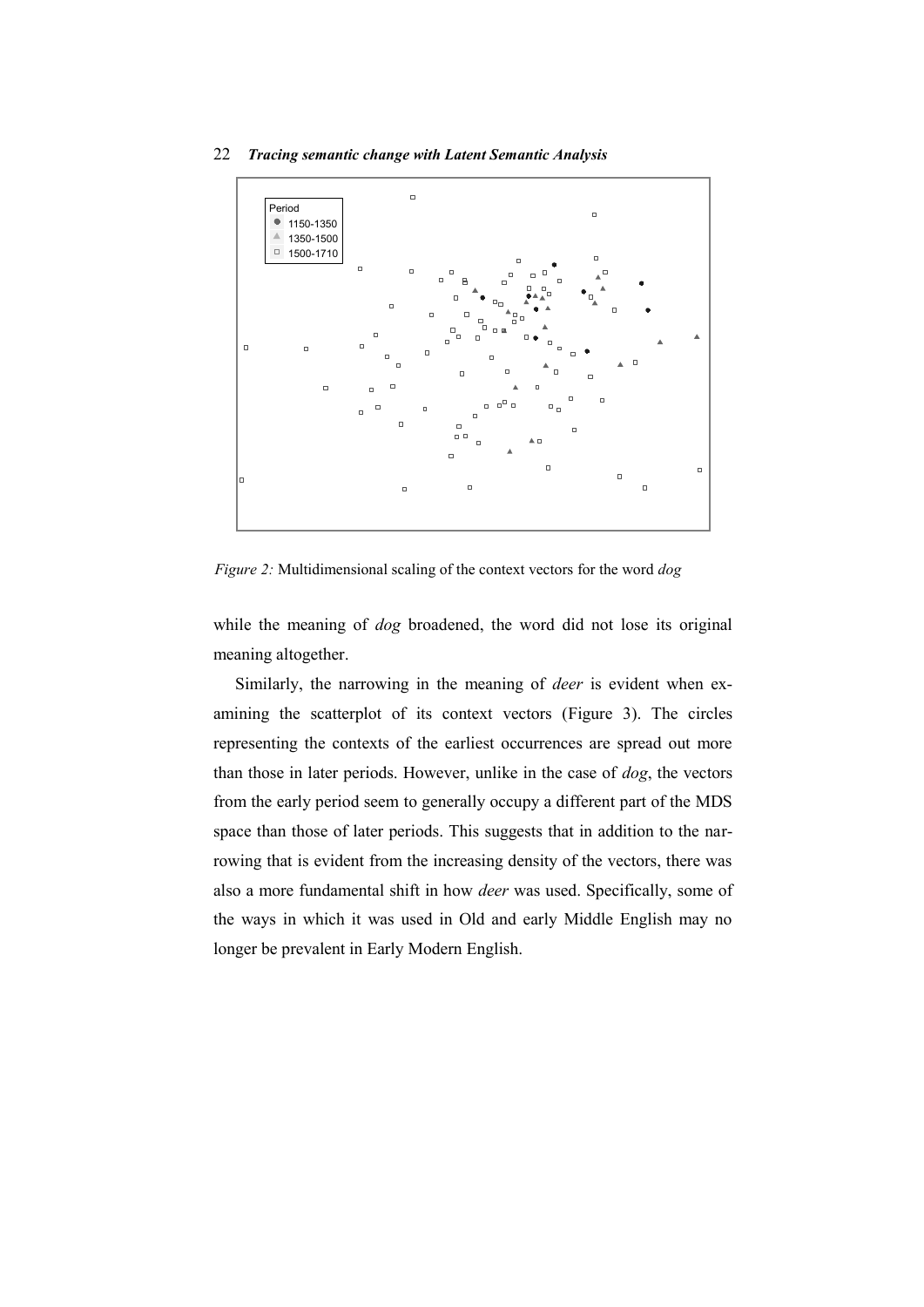

<span id="page-22-0"></span>*Figure 3:* Multidimensional scaling of the context vectors for the word *deer* (the contexts marked a-d are referenced in the text)

An examination of some of the contexts suggests that the horizontal axis distinguishes descriptive contexts (e.g., a: "… the king hath a forest of redde deere', Itinerary of John Leland, 1535-1543) from contexts of activity, especially hunting (e.g., b:  $\cdot \ldots$  went to hunte for deere in the porlews', Merry Tales, 1526). In contrast, it is possible that the vertical axis is related to the use of articles and determiners<sup>22</sup> – older contexts closer to the top of the figure more often than not use *deor* without an article or determiner (e.g., c: 'Summe swa deor lude remeb.' the Lambeth Homilies,  $12<sup>th</sup>$  century; "Some cry out from pain like wild animals", Rissanen, et al., 1993) whereas older contexts closer to the bottom of the figure often use deter-

<u>.</u>

 $2<sup>22</sup>$  This distinction seems to hold more for the older contexts that the newer ones. The latter are all found in the lower half of the space and generally below the older contexts regardless of whether *deer* or *deor* is used with a determiner or not. This might indicate that while the difference is superficially related to the type of use, it has deeper roots in the specific words or constructions that were prevalent in the early part of the corpus.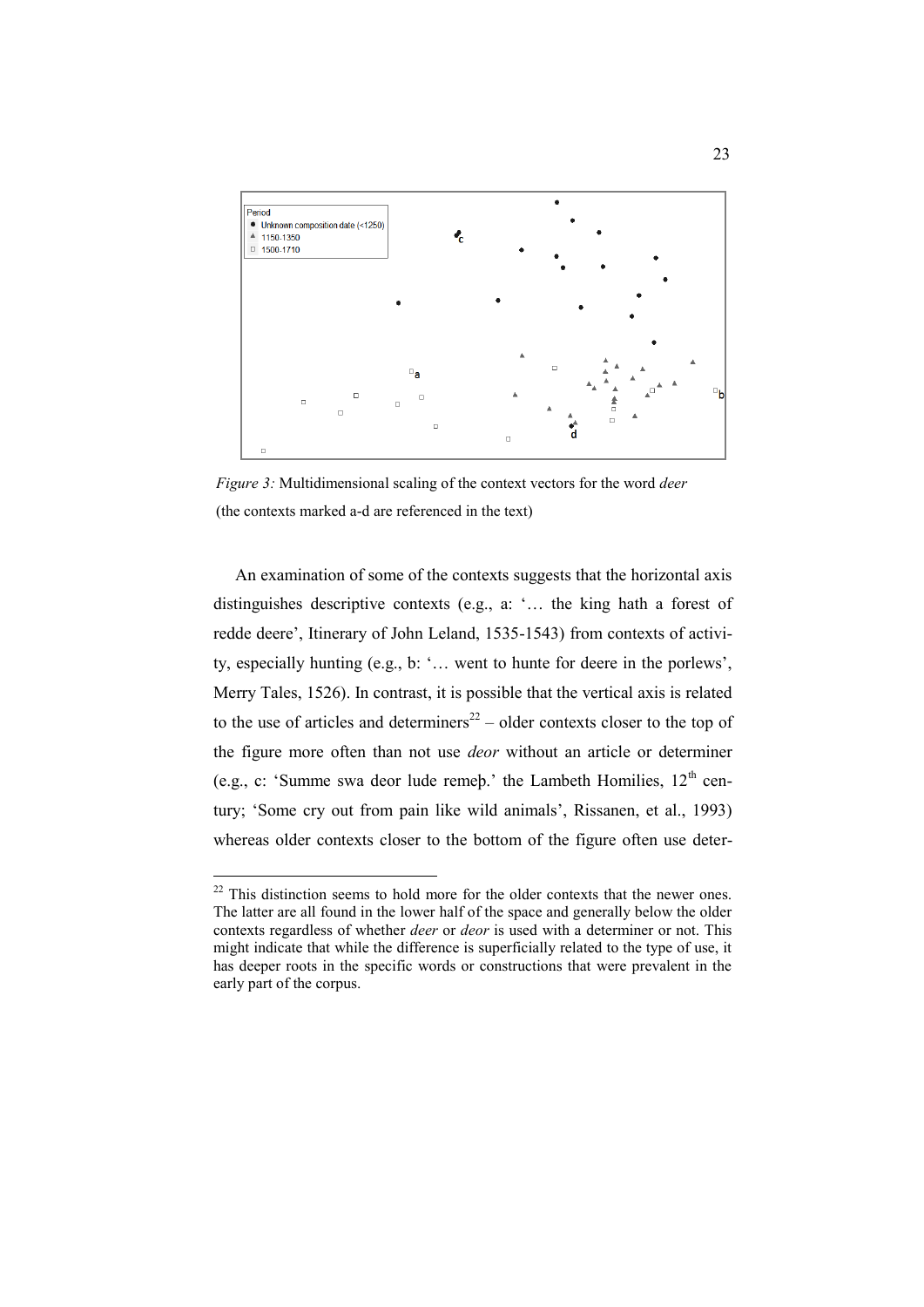miners such as *the* (e.g., d:"Alle þa deor and alle ϸe nutenu þe on eorðe weren.', the Lambeth Homilies,  $12<sup>th</sup>$  century; 'All the wild animals and all the domestic animals which were on earth"). Importantly, this analysis is focused on exploring the shifts observed in Figure 3. While the interpretation of the horizontal axis could potentially provide some interesting insights regarding the nature of the shift in meaning of *deer* beyond its well documented narrowing, the inferred interpretation of the vertical axis simply reiterates a well known observation – namely that the use of determiners increases over time.

# <span id="page-23-0"></span>4 **Discussion**

The method we presented in this paper attempts to statistically analyze semantic relationships that were previously difficult to quantify. However, this use raises an interesting theoretical question regarding the relationship between the statistically computed semantic space and the actual semantic content of words. While simulations based on Latent Semantic Analysis have been shown to correlate with cognitive factors such as the categorization of texts and the acquisition of vocabulary (cf. Landauer & Dumais, 1997), in reality speakers' use of language relies on more than mere patterns of word co-occurrence. For example, syntactic structures and pragmatic reasoning are used extensively to supplement the meaning of the individual lexemes we come across (e.g., Fodor, 1995; Grice, 1989 [1975]).

Moreover, the very nature of the word co-occurrence patterns used in Latent Semantic Analysis limits the type of semantic information it can uncover. One such well known limitation regards negation of meaning and antonyms. Both of these result in a meaning that is the opposite of the orig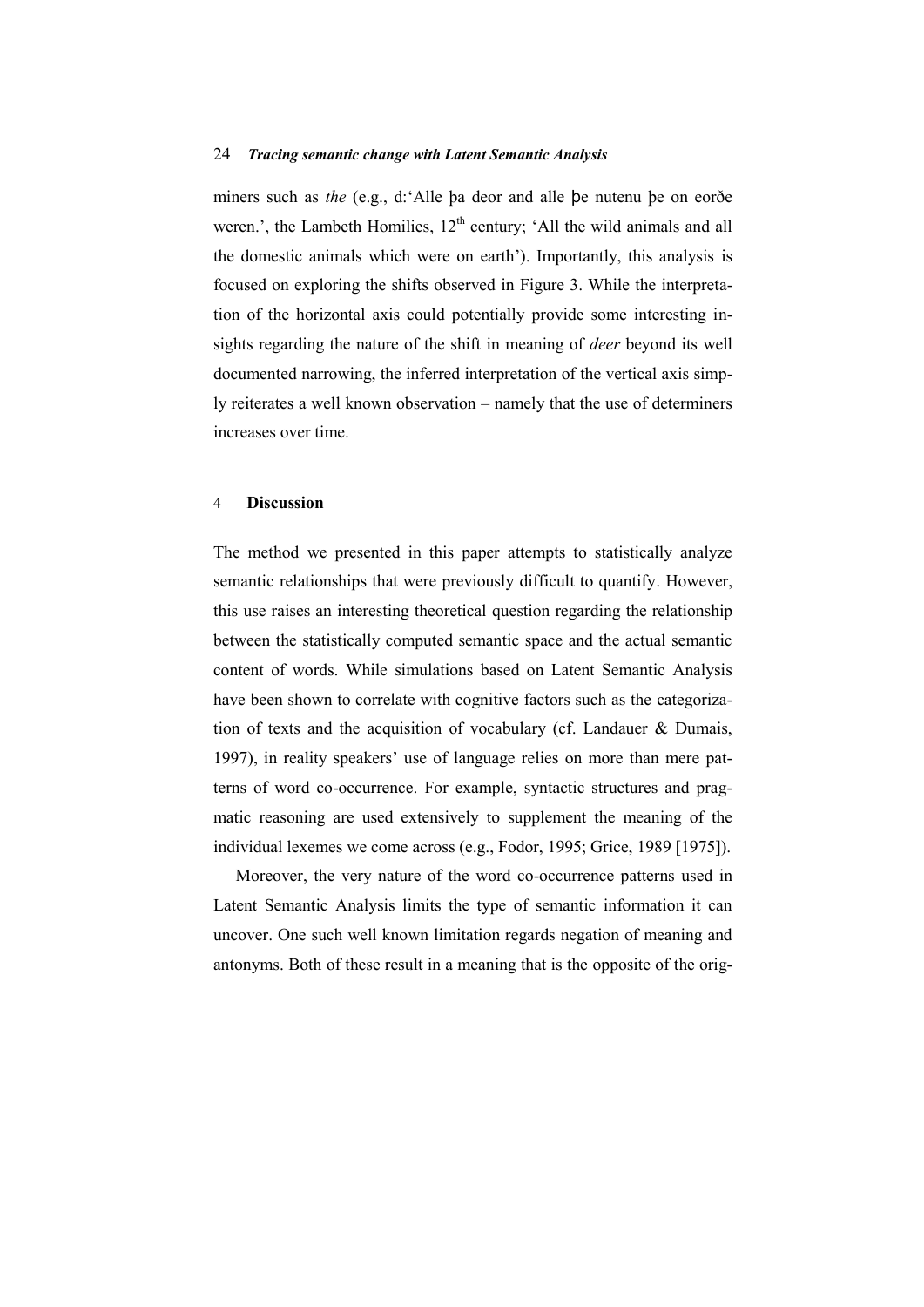inal (e.g., *happy* vs. *not happy* or *sad*). However, because a word and its antonyms appear in similar contexts, methods that rely on word cooccurrence patterns would judge that their meaning is similar. Likewise, because negation is realized through the use of function words rather than content-bearing words, such meanings cannot easily be captured by methods such as Latent Semantic analysis.

It is therefore likely that while LSA captures some of the variability in meaning exhibited by words in context, it does not capture all of it. Indeed, there is a growing body of methods that propose to integrate statistical methods such as LSA with methods that rely on a structured analysis of language such as syntactic analysis and formal semantics (e.g., Pado and Lapata, 2007; Widdows, 2003, Wiemer-Hastings, 2000).

That said, it appears that enough of the semantic content of word meaning is captured by LSA for semantic density to be a useful measure of the broadness of word meaning. Specifically, we observed sufficient changes in the semantic density of word meaning over time to identify patterns of both semantic broadening and semantic narrowing in a couple of cases with a relatively small sample size (e.g., *dog* and *deer*). To be sure, for statistical methods it is preferably to have a larger sample size whenever possible.<sup>23</sup>

Regardless of any such limitations, in this paper we demonstrated that important information about meaning can be gathered through a systematic analysis of the contexts in which words appear and the changes these contexts undergo over time. Furthermore, we believe that the role of context in

-

 $23$  It remains to be seen whether this method can distinguish between other kinds of semantic change, such as pejoration and amerlioration as they require a finegrained distinction between "positive" and "negative" meanings. The growing field of *sentiment analysis* in the computational literature may provide useful tools for this application.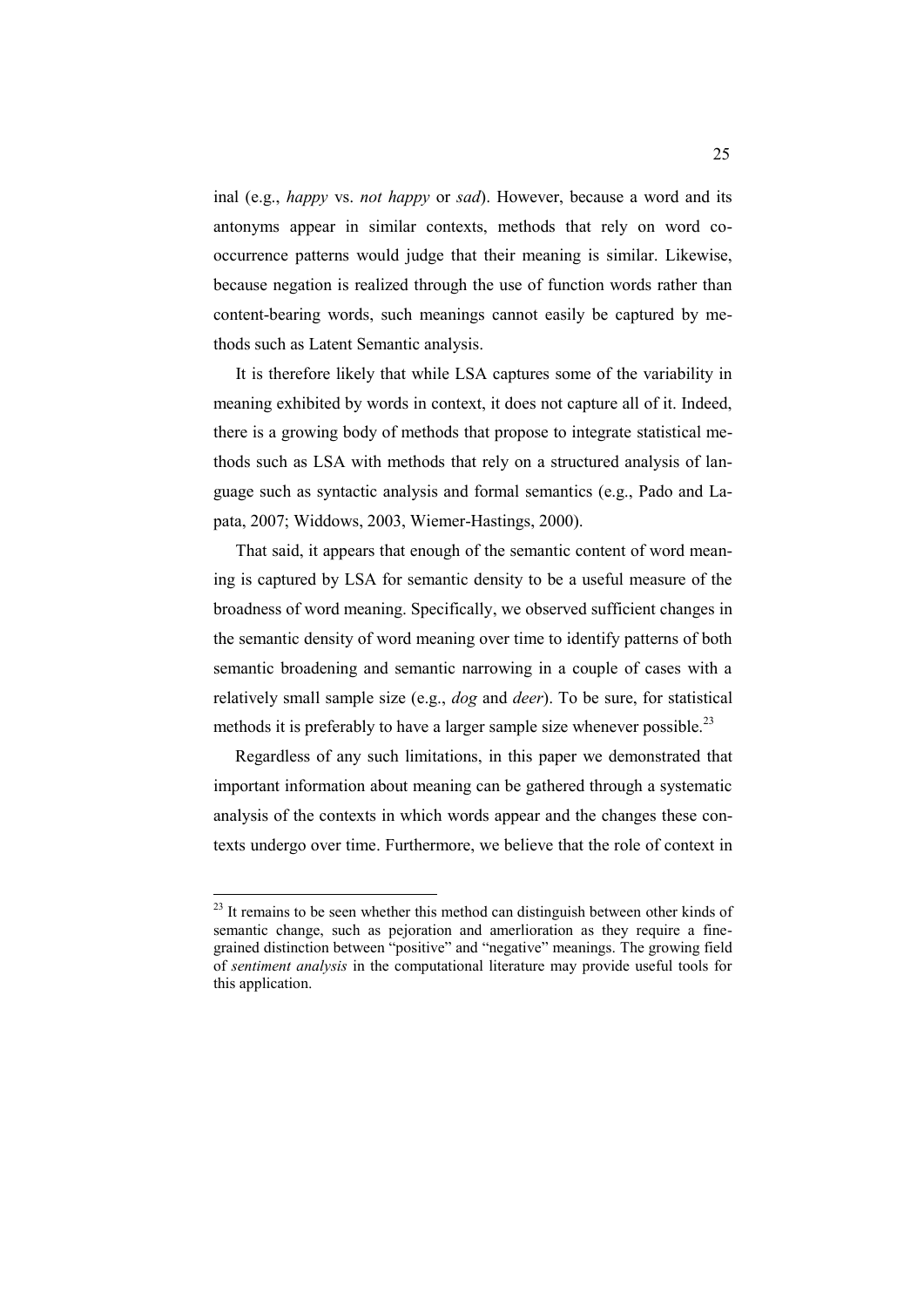semantic change is likely to be an active one. For example, when we come across a word we are unfamiliar with, the context in which we encounter it can often give us some clues as to its meaning. Likewise, if we come across a familiar word in a context in which it does not seem to fit well, this unexpected encounter may induce us to adjust our representation of both the context and the word so that the utterance or sentence becomes more coherent. The importance of the contexts in which a word appears for its meaning and more specifically for changes to its meaning over time suggests a dynamic view of semantics as an ever-changing landscape of meaning. In such a view, semantic change is the norm, as the perceived meanings of words keep shifting to accommodate the contexts in which they are used.

## <span id="page-25-0"></span>5 **Future work: Discovery**

Finally, at least in some cases our method can be used not only to test predictions based on established cases of semantic change, but also to identify new ones. While there are several well known examples of semantic change (e.g., *deer*, *dog* and *hound*), many other words have likely undergone change in meaning over the centuries. Researchers interested in such cases can use the method described here to rapidly identify whether such a change is likely for a specific word. For instance, we examined the word *science* without any preexisting hypothesis as to possible semantic change that it might have undergone, disregarding the discussions of its history in the linguistic literature (e.g., Hughes, 2000). Our initial analysis of its contexts uncovered that it underwent semantic broadening shortly after it first appeared in the 14<sup>th</sup> century ( $t(77) = 4.51$ ,  $p < .01$ ). A subsequent examination of the contexts in which the word appears indicated that this is proba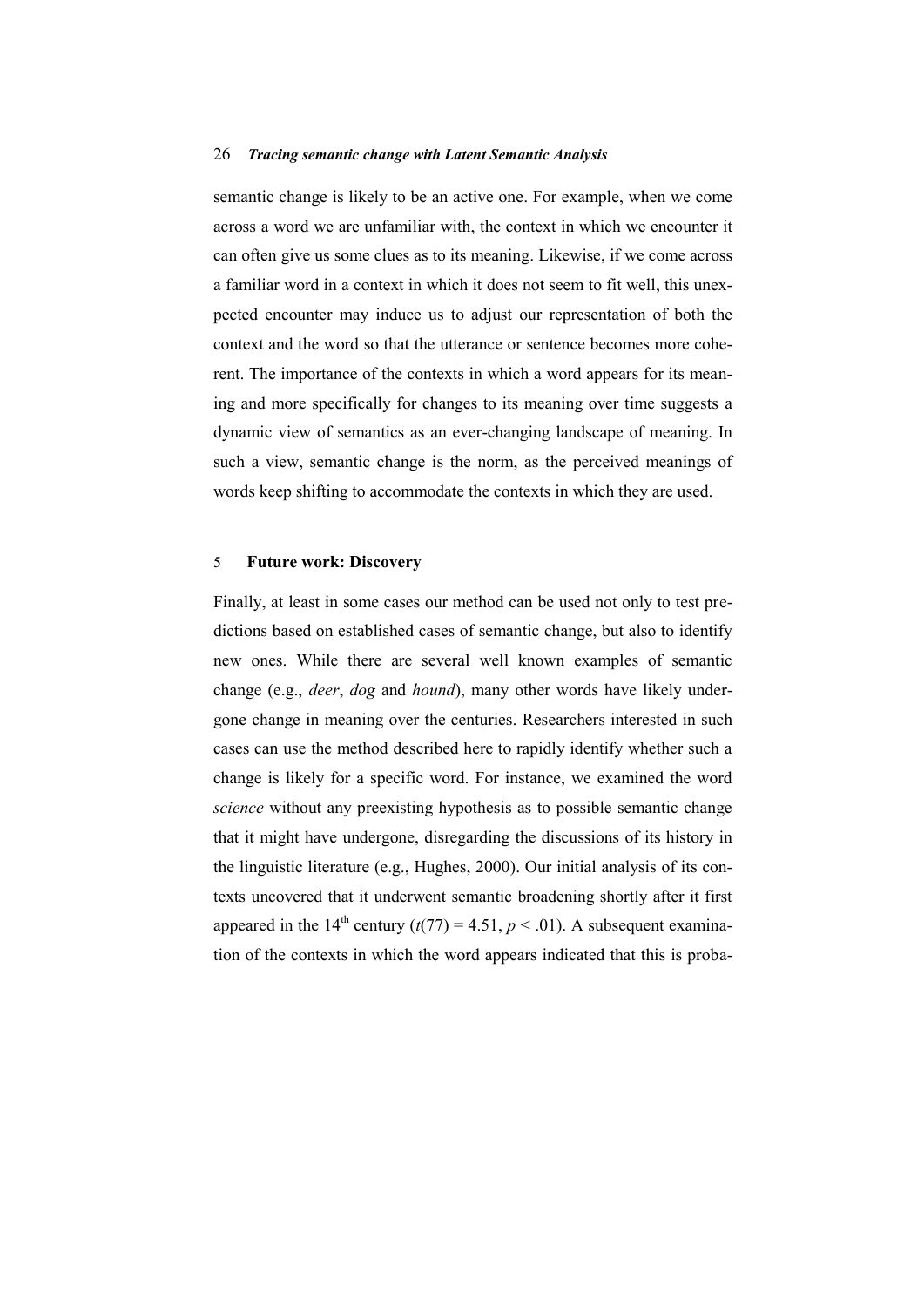bly the result of a shift from a meaning related to knowledge in a basic, generic sense (e.g., '...and learn science of school', John of Trevisa's Polychronicon, 1387) to one that can be used to refer to more specific disciplines of systematic inquiry in addition to its original use (e.g., "…of the seven liberal sciences', Simon Forman's Diary, 1602). This shift involves a mass-to-count change in the core meaning of the noun; in addition, its new uses may have at least partly displaced earlier senses of *art/arts*. More work is required to trace the exact time course of these changes in detail.

Our long-term goal is to use this method in a computer-based tool that can scan a diachronic corpus and automatically identify probable cases of semantic change within it. Researchers can then use these results to focus on identifying the specifics of such changes, as well as examine the overall patterns of change attested in the corpus. It is our belief that while no such system is likely to supplant the researcher's intuition entirely, it will enable a more rigorous testing and refinement of existing theories of semantic change.

# 6 **Acknowledgments**

We would like to thank the audience at ICEHL for valuable feedback, as well as two anonymous referees for detailed comments and the editors for their patience and support. The second author thanks the American Council of Learned Societies (ACLS) and the Lichtenberg-Kolleg at Georg-August-Universität Göttingen for support during part of this project.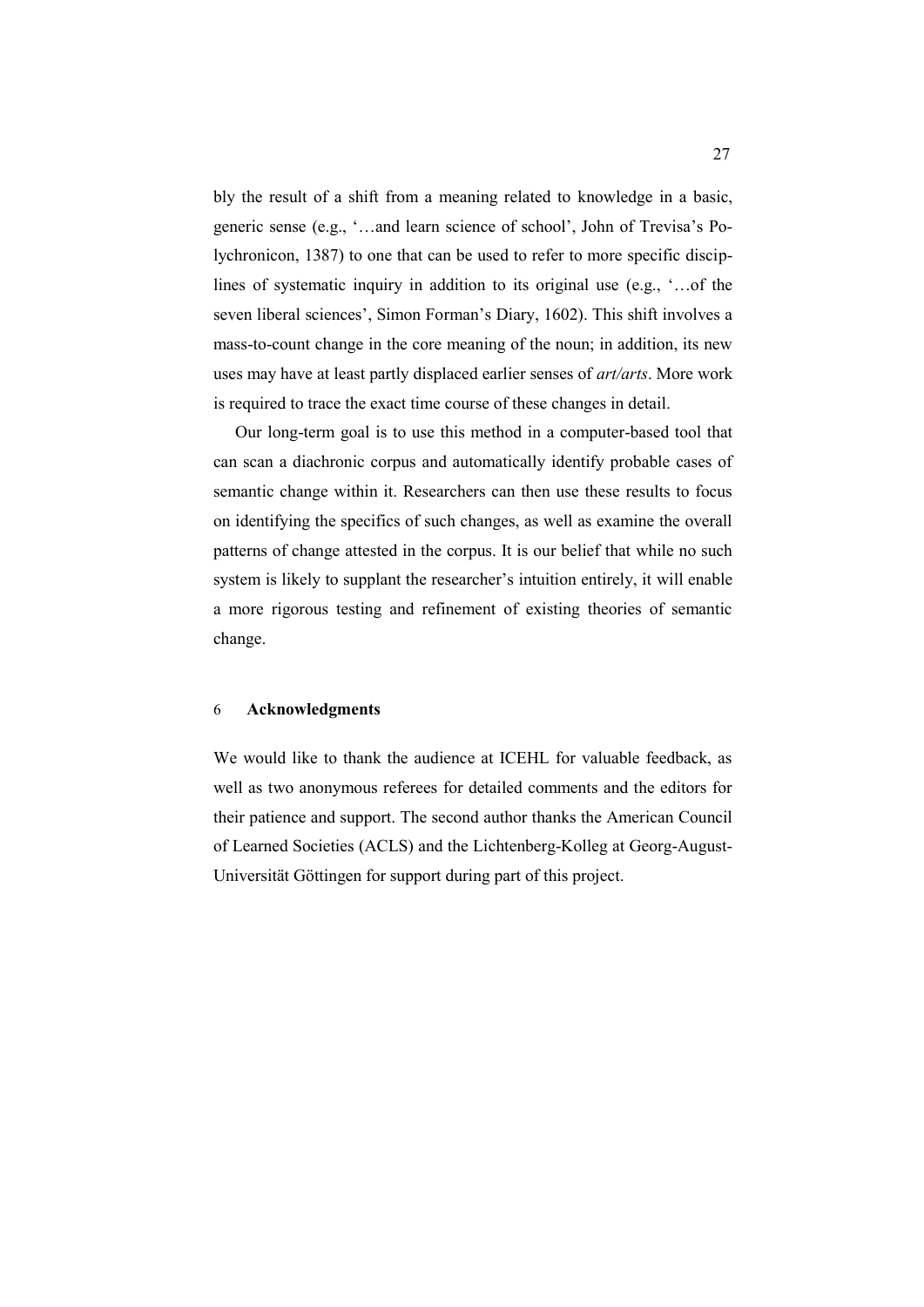# 7 **References**

# Berry, M. W.

- 1992 *SVDPACK: A Fortran-77 Software Library for Sparse Singular Value Decomposition.* Tech. Rep. CS-92-159, Knoxville, TN: University of Tennessee.
- 1992 Large scale singular value computations. *International Journal of Supercomputer Applications* 6:13-49.
- Berry, M. W., T. Do, G. O"Brien, K. Vijay, and S. Varadhan
	- 1993 *SVDPACKC (Version 1.0) User's Guide*, Tech. Rep. UT-CS-93-194. Knoxville, TN: University of Tennessee.

# Campbell, L.

- 2004 *Historical Linguistics: An Introduction*, 2<sup>nd</sup> ed. Cambridge, MA: The MIT Press.
- Dam, G. and Kaufmann, S.
	- 2008 Computer assessment of interview data using Latent Semantic Analysis. *Behavior Research Methods* 40:8-20.
- Deerwester, S., S. T. Dumais, G. W. Furnas, T. K. Landauer, and R. Harshman 1990 Indexing by Latent Semantic Analysis. *Journal of the American Society for Information Science* 41:391-407.

## Ellegård, A.

1953 The auxiliary *do*: The establishment and regulation of its use in English. *Gothenburg Studies in English*, 2. Stockholm: Almqvist and Wiksell.

## Firth, J.

- 1930 *Speech*. London: Benn's sixpenny library.
- 1957 *Papers in Linguistics, 1934-1951*. London: Oxford University Press.
- Fodor, J. D.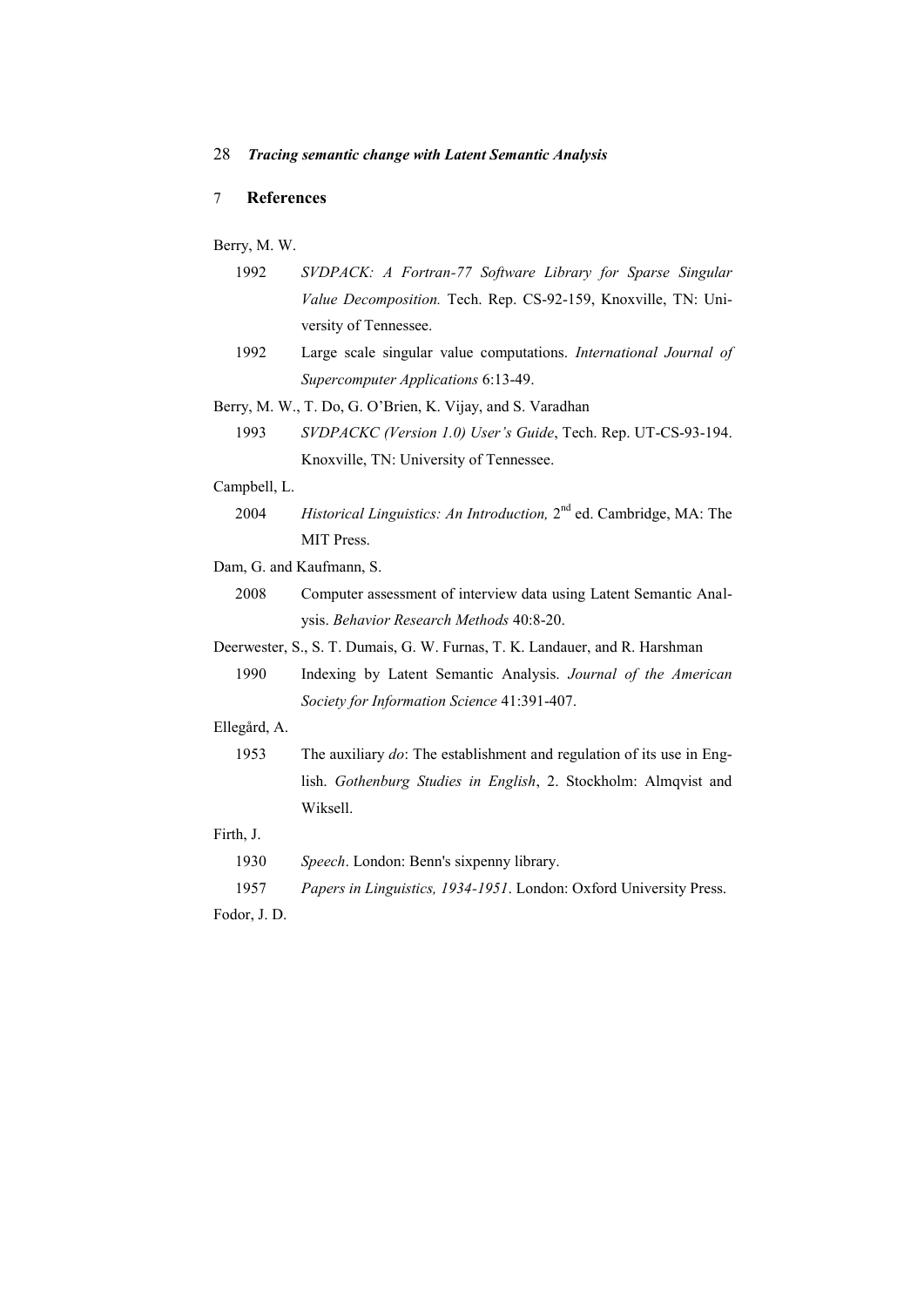- 1995 Comprehending sentence structure. In *Invitation to Cognitive Science*, volume 1, Gleitman, L. R. and M. Liberman, (eds.), 209- 246. Cambridge, MA: The MIT Press.
- Forston, B. W.
	- 2003 An approach to semantic change. In *The Handbook of Historical Linguistics,* Joseph, B. D., and R. D. Janda (eds.), 648-666. Malden, MA: Blackwell Publishing.
- Grice, H. P.
	- 1989 Logic and Conversation. In *Studies in the Way of Words*, 22-40. Cambridge, MA: Harvard University Press.
- Golub, G. H., and C. F. Van Loan
	- 1989 *Matrix Computations*, 2nd edition. Balitimore, MD: The Johns Hopkins University Press.
- Graesser, A. C., K. Wiemer-Hastings, P. Wiemer-Hastings, R. Kreuz and Tutorial Research Group
	- 1999 AutoTutor: A simulation of a human tutor. *Journal of Cognitive Systems Research* 1:35-51

Halliday, M. A. K., and R. Hasan

1976 *Cohesion in English*. London: Longman.

Hock, H. H., and B. D. Joseph

1996 *Language History, Language Change, and Language Relationship: An Introduction to Historical and Comparative Linguistics*. Berlin: Mouton de Gruyter.

Hoey, M.

1991 *Patterns of Lexis in Text*. London: Oxford University Press.

Hughes, G.

2000 *A History of English Words.* Malden, MA: Blackwell.

Infomap [Computer Software]

2007 http://infomap-nlp.sourceforge.net/ Stanford, CA. Kaufmann, S.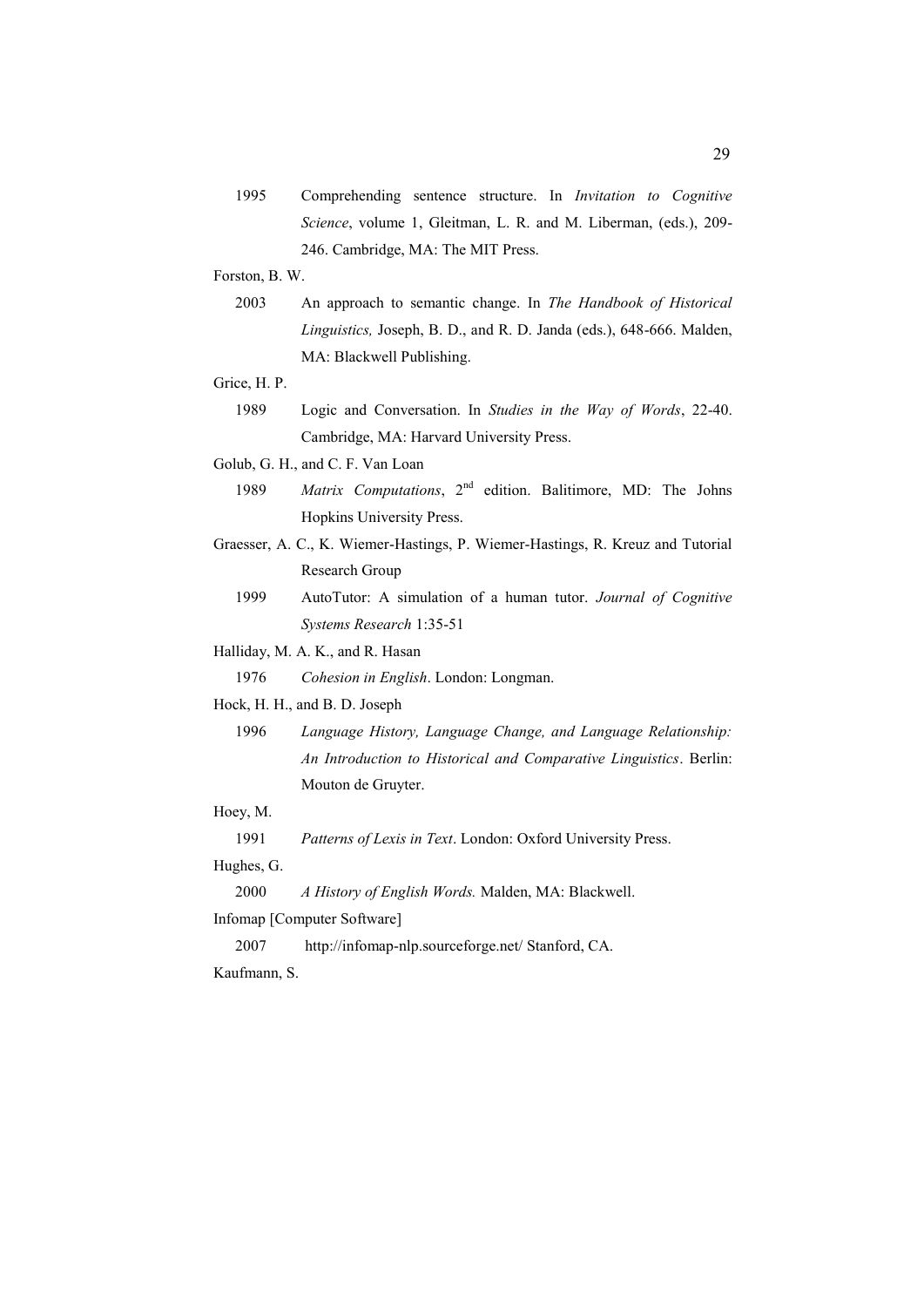2000 Second-order cohesion. *Computational Intelligence* 16:511-524.

Landauer, T. K., and S. T. Dumais

- 1997 A solution to Plato"s problem: The Latent Semantic Analysis theory of the acquisition, induction, and representation of knowledge. *Psychological Review* 104:211-240.
- Landauer, T. K., D. S. McNamara, S. Dennis, and W. Kintsch
	- 2007 *Handbook of Latent Semantic Analysis*. Mahwah, NJ: Lawrence Erlbaum Associates.
- Levin, E., M. Sharifi, and J. Ball
	- 2006 Evaluation of utility of LSA for word sense discrimination. In *Proceedings of the Human Language Technology Conference of the NAACL, Companion Volume: Short Papers*, 77-80. New York City.
- Manning, C. D., P. Raghavan, and H. Schütze
	- 2008 *Introduction to Information Retrieval.* New York: Cambridge University Press.
- Manning, C. D., and H. Schütze
	- 1999 *Foundations of Statistical Natural Language Processing.* Cambridge, MA: The MIT Press.
- Marcu, D.
	- 2003 Automatic Abstracting. In *Encyclopedia of Library and Information Science*, Drake, M. A. (ed.), 245-256. New York : Marcel Dekker.
- Otis, K. and E. Sagi
	- 2008 Phonaesthemes: A Corpora-based Analysis. In *Proceedings of the 30th Annual Conference of the Cognitive Science Society*, Love B. C., K. McRae, & V. M. Sloutsky (eds.), 65-70. Austin, TX: Cognitive Science Society.
- Pado, S. and M. Lapata
	- 2007 Dependency-based construction of semantic space models. *Computational Linguistics* 33:161-199.
- Riedel E., S. L. Dexter, C. Scharber, and A. Doering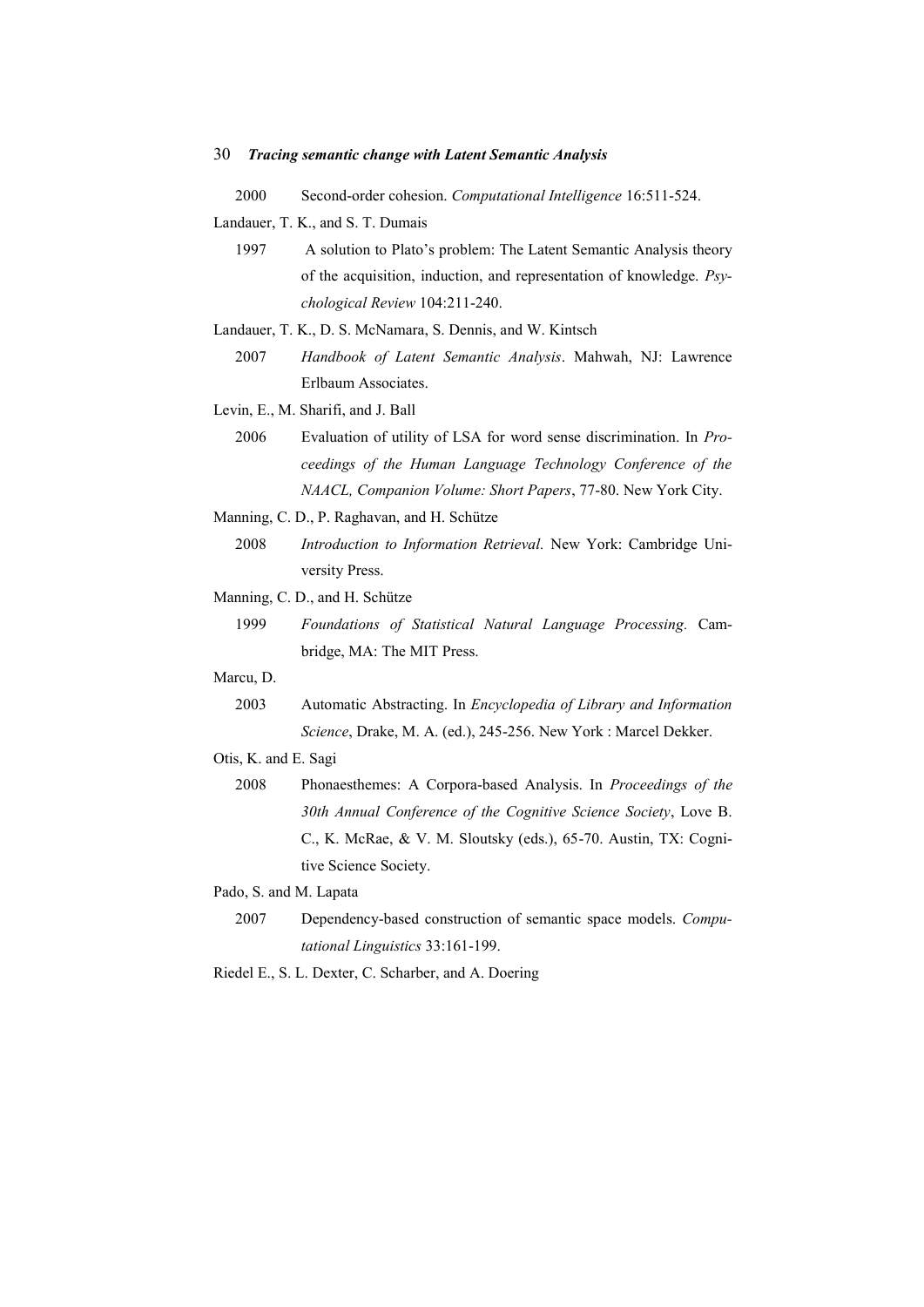2006 Experimental evidence on the effectiveness of automated essay scoring in teacher education cases. *Journal of Educational Computing Research* 35:267-287.

## Rissanen, M.

- 1994 The Helsinki Corpus of English Texts. In *Corpora Across the Centuries: Proceedings of the First International Colloquium on English Diachronic Corpora*, Kytö, M., M. Rissanen, and S. Wright (eds). Amsterdam: Rodopi.
- Rissanen, M., M. Kytö, and M. Palander-Collin
	- 1993 *Early English in the computer age: explorations through the Helsinki corpus*. Berlin: Mouton de Gruyter

## Schütze, H.

- 1996 *Ambiguity in Language Learning: Computational and Cognitive Models*. Stanford, CA: CSLI Publications.
- 1998 Automatic word sense discrimination. *Computational Linguistics*  24:97-124.
- Steinhart, D. J.
	- 2001 *Summary Street: An Intelligent Tutoring System for Improving Student Writing through the Use of Latent Semantic Analysis.* PhD Thesis, University of Colorado, Boulder.
- Takayama, Y., R. Flournoy, and S. Kaufmann
	- 1998 *Information Mapping: Concept-Based Information Retrieval Based on Word Associations*. Stanford, CA: CSLI Publications.
- Takayama, Y., R. Flournoy, S. Kaufmann, and S. Peters
	- 1999 Information retrieval based on domain-specific word associations. In *Proceedings of the Pacific Association for Computational Linguistics (PACLING'99)*, Cercone, N. and K. Naruedomkul (eds.), 155- 161. Waterloo, Canada.

Traugott, E. C.